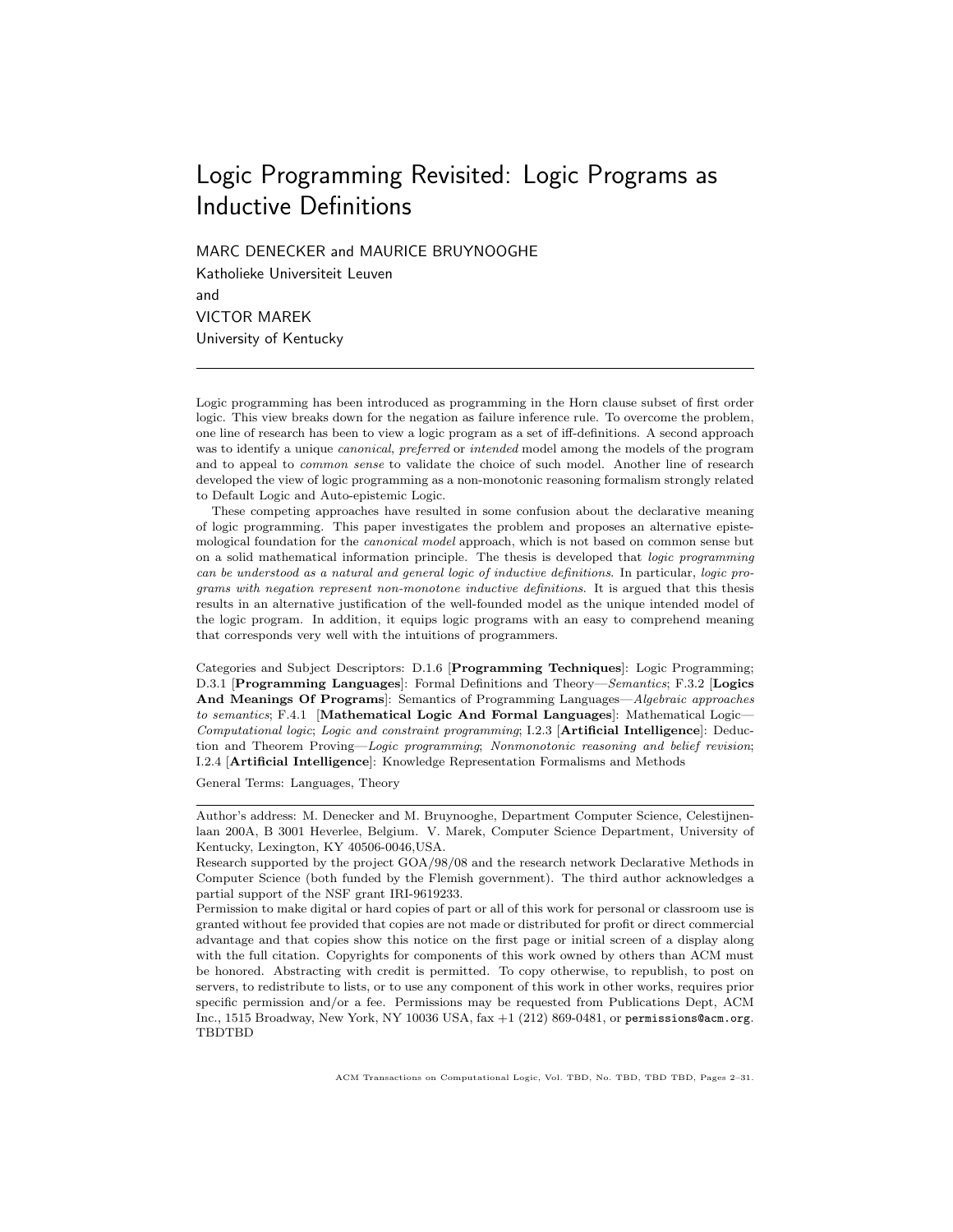Additional Key Words and Phrases: Epistemological Foundations, Inductive Definitions

## 1. INTRODUCTION

Logic programming has its roots in the investigations of the resolution principle [Robinson 1965], an inference method for first order logic. Restricting the first order theories to Horn theories consisting of definite clauses and a definite goal, one could design proof procedures that avoid many of the redundancies showing up in the search spaces of the more general theorem provers of those days. Moreover, one could give a procedural reading to the definite clauses that corresponds to the strategy followed by SLD-proof procedures as explained in the seminal Kowalski [1974] paper. Meanwhile, the group of Colmerauer developed a programming language along the same lines and called it Prolog [Colmerauer et al. 1973] as abbreviation for PROgrammation en LOGique.

Many researchers were attracted by the new paradigm: application programmers by the ability to program at a, until then, unprecedented level of abstraction; implementors by the challenge to design and develop efficient implementations; theoreticians by the opportunity to analyze a paradigm rooted in logic.

Originally, logic programming was often summarized as programming in a subset of first order logic. Specifically, this subset is the Horn logic, based on Horn theories, that is theories consisting of clauses with at most one positive literal. Despite the fact that this view is still wide-spread, it broke down soon after Logic Programming originated. The introduction of the negation as failure rule raised the following dilemma to the Logic Programming community:

- —On the one hand, the negation as failure inference rule was unsound with respect to the declarative reading of a program as a first order Horn theory [Clark 1978].
- —On the other hand, negation as failure derived conclusions with a strong common sense appeal and turned out to be very useful and natural in many practical situations.

The way out was either to drop the negation as failure rule or to strengthen the interpretation of logic programs as Horn theories. The multiple and natural applications of negation as failure resulted in choosing the second option. What at the start seemed to be a hack became a feature. As Przymusinski [1989b] expressed it later, the Logic Programming community decided that "we really do not want classical logic semantics for logic programs. . . .We want the semantics of a logic program to be determined more by its common sense meaning.". This raised the following fundamental question: what is this common sense meaning and how can we provide a formal semantics for it? The search for an answer to this question started in the late seventies and was intensively pursued until the early nineties. These investigations resulted in a complex and heterogeneous landscape of Logic Programming.

With respect to definite programs (i.e. programs without negation), the question was soon settled. While logicians [Smullyan 1968] knew for long time that consistent Horn theories possess a least Herbrand model, van Emden and Kowalski [1976] showed the existence of the least Herbrand model as the least fixpoint of a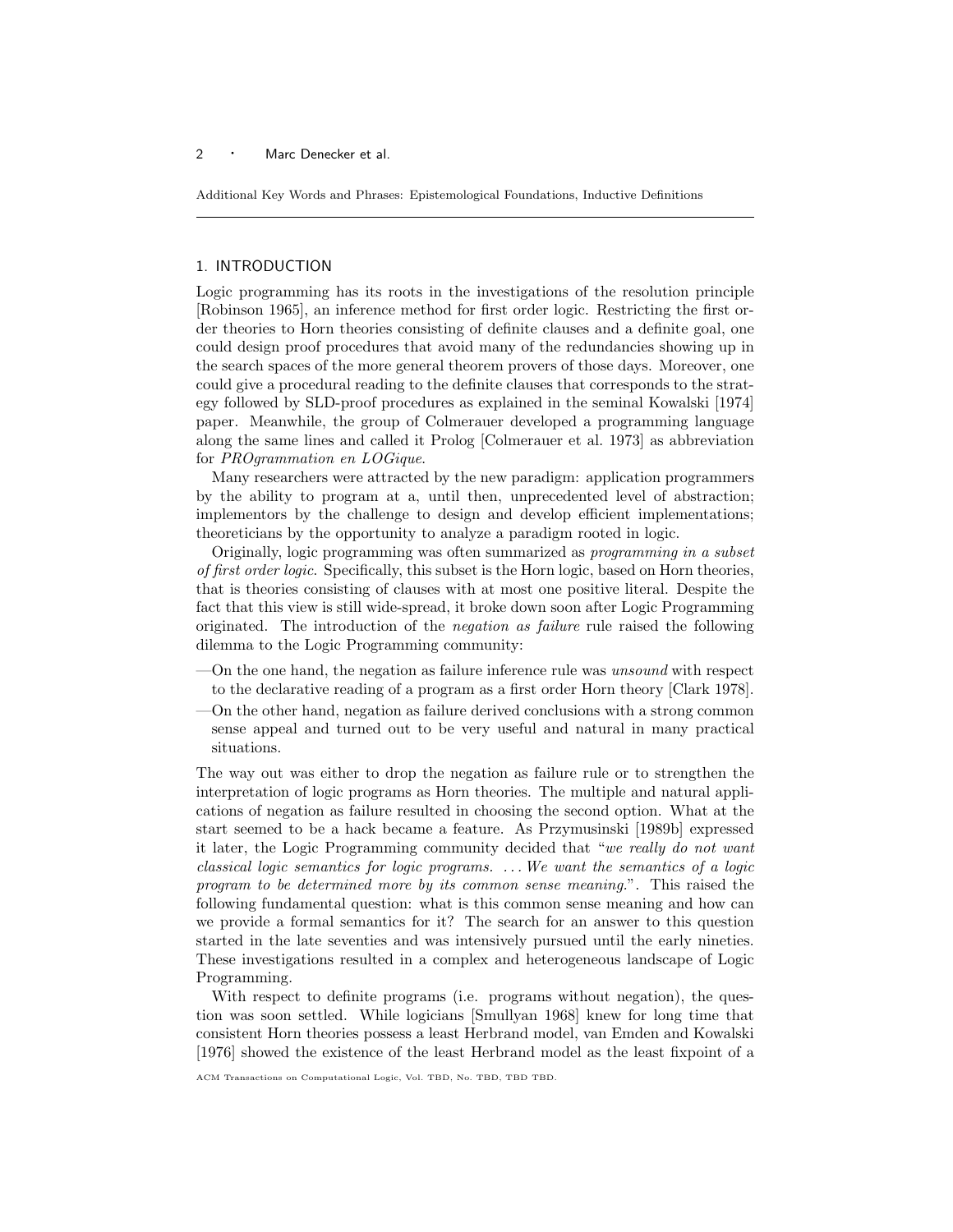monotone operator, the immediate consequence operator. A few years later, Reiter [1978] showed that the least Herbrand model was the unique intended interpretation of a Horn program augmented with the common sense reasoning principle of the Closed World Assumption. The least Herbrand model is now widely accepted as the intended interpretation of a definite logic program.

With respect to programs with negation, things turned out to be much more complex. There seemed to be different common sense ways in which a logic program could be interpreted. This resulted in three major research directions.

Clark [1978] proposed to interpret a logic program as a first order theory, called the *completion* of the program. It consists of a set of logical *iff-definitions* of which the rules of the programs represent only the if-parts, augmented with a theory that axiomatizes the unification. Although this approach resulted in a large body of research, including a three valued completion semantics for programs with negation [Fitting 1985], a basic shortcoming of it is that it fails to capture the intuitive meaning, even in the case of definite programs. A notorious example is the transitive closure program. The unique intended interpretation of this program is its least Herbrand model. However, the completed theory can have also other models. In fact, every fixpoint of the van Emden-Kowalski operator is a model of the completion.

The canonical model, standard or preferred model approach is the second major research direction. The idea is to select one model among the Herbrand models as the intended model. The justification for the chosen model is typically based on the appeal to common sense, i.e. on what the reader naturally expects to be the meaning of the program. The approach was initiated by Reiter [1978] for definite programs. Later, the canonical model approach was extended to larger classes of programs. It started with work on the perfect model semantics for stratified programs [Apt et al. 1988; Van Gelder 1988], which was extended to locally stratified [Przymusinski 1988] and weakly stratified [Przymusinska and Przymusinski 1990] programs. This direction culminated in the well-founded semantics which defines a unique (possibly 3-valued) model for all normal programs [Van Gelder et al. 1991].

A third major direction was motivated by the research in Non-monotonic Reasoning. The idea was introduced by Gelfond [1987], who proposed to interpret failure to prove literals not p as epistemic literals I do not know p and represented them by the modal literal  $\neg Kp$  in auto-epistemic logic (AEL) [Moore 1985]. In this embedding, a logic programming rule:

 $p := q, not r$ 

is interpreted as the following AEL formula:

$$
p \leftarrow q \land \neg Kr
$$

Marek and Truszczyński [1989] proposed a similar embedding in Default Logic [Reiter 1980] which maps the above rule to the default:

$$
\frac{q:\neg r}{p}
$$

In this view, Logic Programming is seen as a restricted form of default logic or auto-epistemic logic. This approach resulted in stable semantics of logic programs

ACM Transactions on Computational Logic, Vol. TBD, No. TBD, TBD TBD.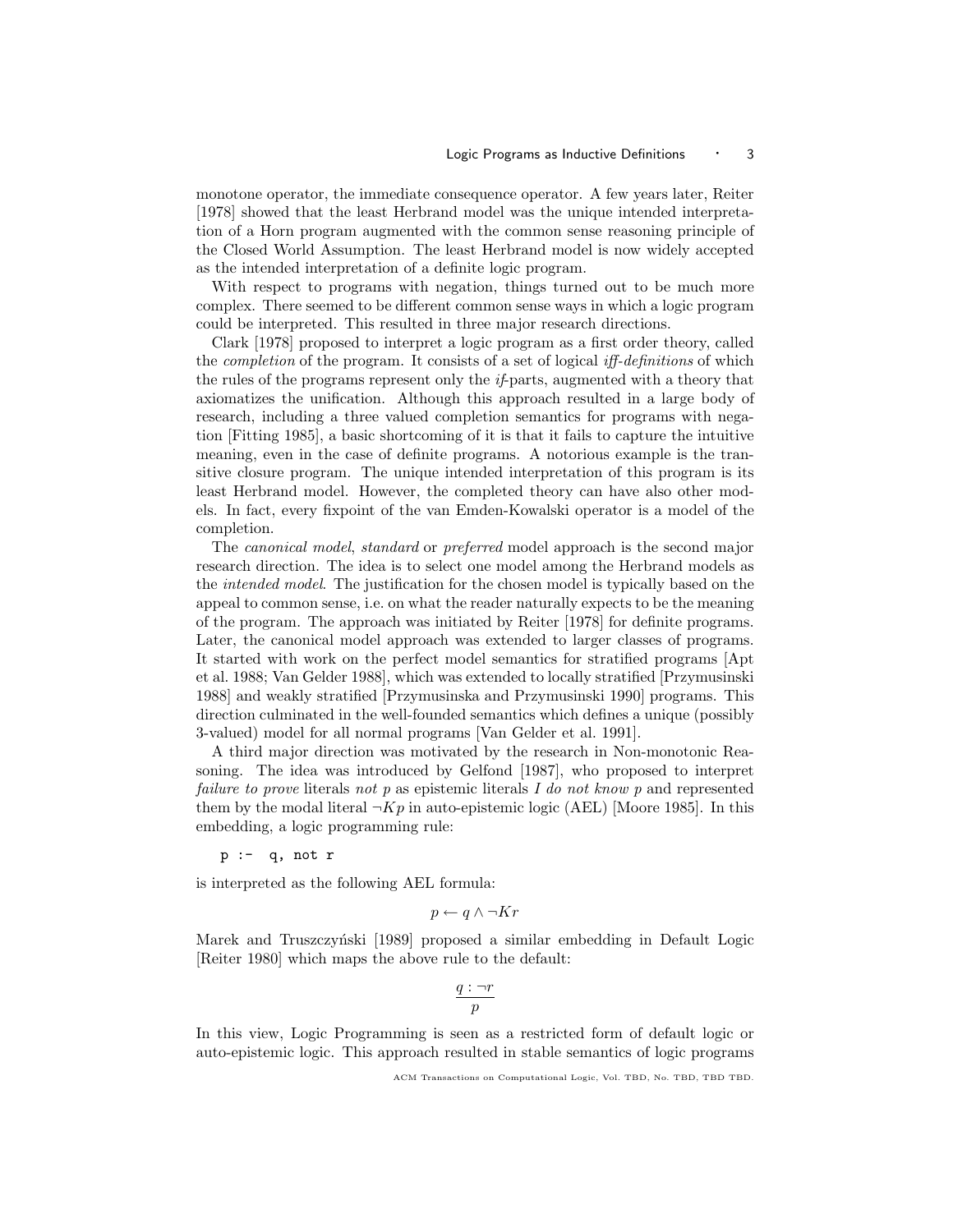[Gelfond and Lifschitz 1988] and was the foundation for Answer Set Programming [Niemelä 1999; Marek and Truszczyński 1999].

It is easy to see that the above approaches are based on different common sense interpretations of Logic Programming. Consider for example the definite program {p : −q}. In the completion, stable and well-founded semantics, its unique model is the empty set {}.

- —Under completion semantics, the meaning of the program is given by the theory  ${q \leftrightarrow false, p \leftrightarrow q}$  which entails the falsity of p and q. The same holds for the canonical model views which all coincide for this program.
- —Interpreted as an answer set program, its meaning is given by the unique answer set {}. Since an answer set is to be interpreted as a first order theory consisting of literals, the meaning of this answer set program is given by the empty first order theory and entails neither  $\neg p$ , nor  $\neg q$ , nor even  $p \leftarrow q$ . This interpretation matches with the embedding of the program in default logic. The unique default extension of the default

$$
\frac{q}{p}
$$

is the (deductive closure of the) empty first order logic theory.

This example illustrates that "the" common sense meaning of logic programs does not exist; in fact a number of different intuitions exist. The existence of multiple "common sense" meanings of logic programming is responsible for the complex landscape of Logic Programming semantics. Consequently, common sense gives little hope for defining a generally accepted single semantics. In view of this multiplicity of viewpoints, we need to find other, more solid information principles that can serve as an epistemological foundation for Logic Programming.

The goal of this paper is to propose such an alternative epistemological foundation for logic programming. It is not based on a common sense principle but on a solid mathematical information principle<sup>1</sup>. The *thesis* is developed that *logic* programming can be understood as a natural and general logic of inductive definitions. In this view, logic programs represent definitions; logic programs with recursion represent inductive definitions. In particular, viewing logic programs as inductive definitions yields a solid justification for the well-founded model as the unique intended model of a logic program. Thus, our work provides an epistemological foundation for the well-founded model as the canonical model of a logic program. Moreover, it equips logic programs with an easy to comprehend meaning that corresponds very well with the intuitions of programmers.

The main argument for the thesis comes from the comparison of Logic Programming with studies of inductive definitions in mathematical logic. Such a comparison shows a strong congruence between these studies and Logic Programming at the knowledge theoretical, syntactical, semantical and complexity-theoretical level. In particular, this paper compares definite logic programs with positive and monotone Inductive Definitions, and programs with negation with two approaches for

<sup>1</sup>With the term "information principle" we mean a semantic principle, disconnected from any particular inferential mechanism.

ACM Transactions on Computational Logic, Vol. TBD, No. TBD, TBD TBD.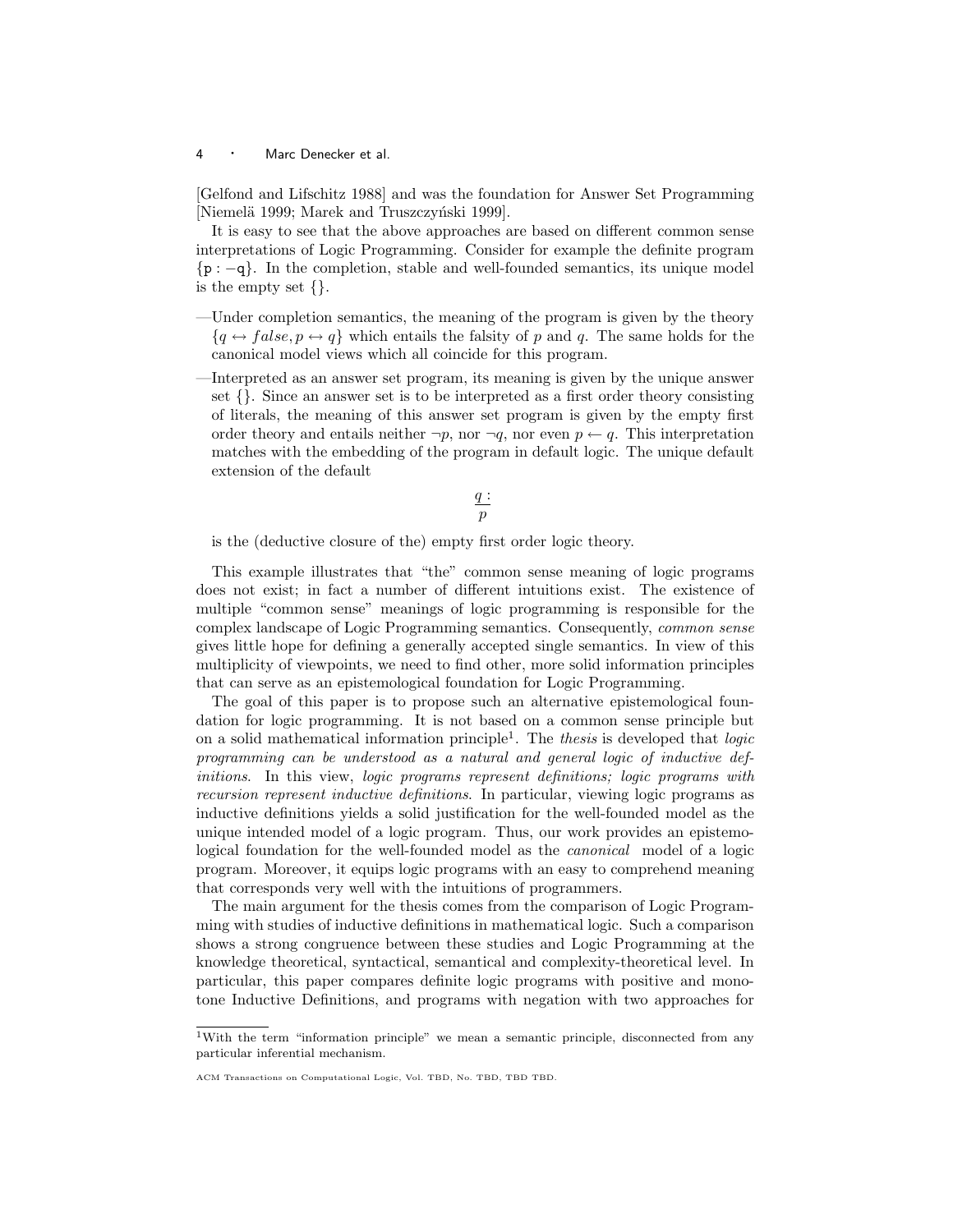generalized non-monotone inductive definitions, Inflationary Inductive Definitions and Iterated Inductive Definitions. Moreover, it is pointed out that there are natural types of inductive definitions that can be represented by logic programs that have no counterpart in mathematical logic studies of inductive definitions. It is argued therefore that Logic Programming under well-founded semantics can make an original knowledge-theoretical contribution to the formal study of inductive definitions and can help to improve our understanding of what non-monotone inductive definitions are.

We believe that appealing to the reading of logic programs as inductive definitions provides a much stronger justification for the intended model than appealing to common sense; it explains why the intended model has a common sense appeal.

Our paper is structured as follows. Sections 2 and 3 offer brief overviews of the syntax and semantics of Logic Programming and of Inductive Definitions. These sections define the necessary background for the main arguments in the text, the comparison of both areas in Section 4. In section 5 we discuss the implications of our view. We conclude in Section 6.

## 2. A BRIEF OVERVIEW OF LOGIC PROGRAMMING SYNTAX AND SEMANTICS

We assume familiarity with basic syntactical and semantical concepts of classical logic and logic programming [Lloyd 1987]. A logical alphabet  $\Sigma$  consists of variables, constants, function symbols and predicates. The first order logical language based on  $\Sigma$  is the set of all well-formed first order formulas using symbols of  $\Sigma$ . Terms are defined in the usual inductive process from constants and variables of the language by application of function symbols. Atoms are formulas of the form  $p(t_1, \ldots, t_n)$ where **p** is a predicate symbol and  $t_1, \ldots, t_n$  are terms; literals are atoms or their negation. The Herbrand-universe  $HU$  is the set of all ground terms. The Herbrand base HB is the set of all ground atoms.

A definite rule is of the form  $a : B$  where a is an atom and B a conjunction of atoms. A normal rule can also have negative literals in the body B. Note that we use the rule operator :- to distinguish rules from classical logic implications. A definite (respectively: *normal*) program is a set of definite (respectively: normal) rules. A normal program P is called *stratified*  $[Apt]$  et al. 1988; Van Gelder 1988 if it can be split in a sequence of  $n_P$  strata  $(P_i)_{0 \leq i \leq n_P}$  such that for each predicate symbol p, there exists a unique natural number  $i_p$  called the level of p such that for each rule  $C = \mathsf{p}(\mathsf{t}_1, \dots, \mathsf{t}_n)$ :-B $\in P$ , it holds that  $(1)$   $C \in P$  iff  $C \in P_{i_p}$ ,  $(2)$  if predicate symbol q occurs in a positive literal of B then  $i_q \leq i_p$  and (3) if predicate symbol q occurs in a negative literal of B, then  $i_q < i_p$ .  $P_i$  is called the *i*'th stratum of P.

Local stratification generalises the concept by considering the grounding of the program: the possibly infinite propositional<sup>2</sup> logic program, denoted ground(P), consisting of all rules that can be obtained by substituting all variables of a rule by ground terms. A normal program  $P$  is called *locally stratified* [Przymusinski 1988] if there is a possibly infinite ordinal number  $n_P$  and the grounding of P can be split in a sequence of  $n_P$  strata  $(P_i)_{0 \leq i \leq n_P}$  such that for each atom p, there exists a unique *ordinal number*  $i_p$  called the level of  $p$  such that for each rule

 ${}^{2}$ Ground atoms are considered propositions in the corresponding propositional system.

ACM Transactions on Computational Logic, Vol. TBD, No. TBD, TBD TBD.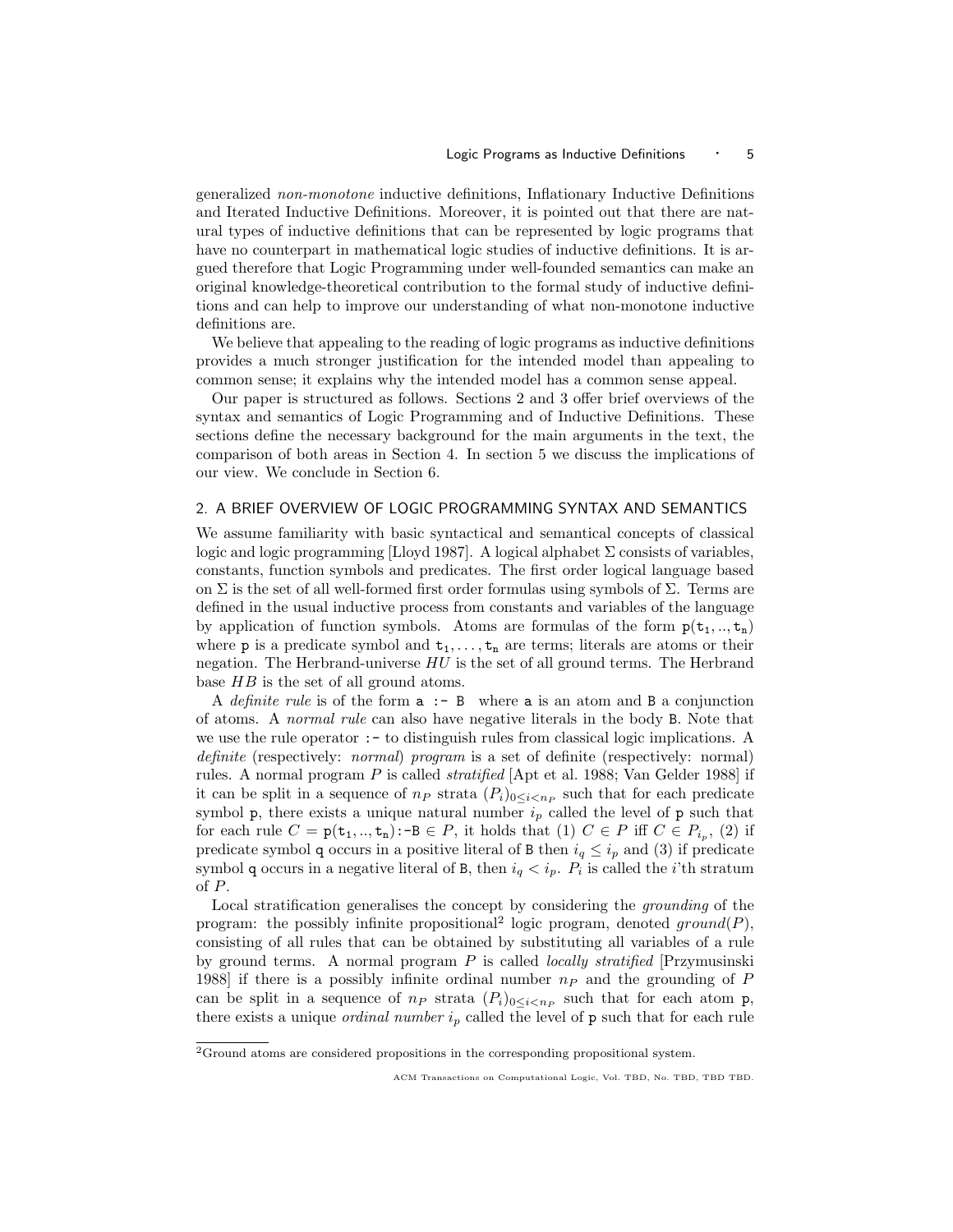$C = \text{p:-B} \in ground(P)$ , it holds that  $(1)$   $C \in ground(P)$  iff  $C \in P_{i_p}$ ,  $(2)$  if atom q occurs in a positive literal of B then  $i_q \leq i_p$  and (3) if atom q occurs in a negative literal of B, then  $i_q < i_p$ .

As usual in logic programming, we will use the grounding of a program P rather than the program itself to provide the meaning of the program<sup>3</sup>.

We now give an overview of the semantics of Logic Programming. The theory outlined here is the algebraic approach to Logic Programming semantics based on operators in lattices, mostly due to Fitting [1985], Gelfond and Lifschitz [1988], Przymusinski [1990] and Fitting [1991], Fitting [1993]. To make this paper selfcontained we will introduce the main concepts of this approach.

The lattice  $T W O = \{f, t\}$  is ordered by the natural ordering  $\leq$  with  $f \leq t$ . This defines a complete lattice ordering of  $T W O$ . We will also consider the lattice  $FOUR$  that consists of elements  $\bot$ ,  $\top$ ,  $f_4$ ,  $t_4$ . There are two natural lattice orderings in  $\mathcal{FOUR}$ . Namely the truth ordering  $\leq_t$  where  $\mathbf{f}_4 \leq_t \perp, \mathbf{f}_4 \leq_t \perp, \perp \leq_t \mathbf{t}_4, \perp \leq_t \mathbf{t}_4$ and the knowledge ordering  $\leq_k$  where  $\perp \leq_k$   $f_4$ ,  $\perp \leq_k$   $f_4$ ,  $f_4 \leq_k$   $\perp$ ,  $f_4 \leq_k$   $\perp$ . Each element has its inverse  $\perp^{-1} = \perp, \perp^{-1} = \perp, \uparrow^{-1} = \uparrow, \uparrow^{-1} = \uparrow, \downarrow^{-1} = \uparrow, \downarrow^{-1} = \uparrow, \downarrow \uparrow \uparrow \uparrow \mathcal{R} \mathcal{E} \mathcal{E}$  is the restriction of  $\mathcal{F}.\mathcal{O} \mathcal{U} \mathcal{R}$  to  $\perp$ ,  $f_4$ ,  $f_4$ . Note that  $t_4$ ,  $f_4$  have no least upperbound with respect to  $\leq_k$  in  $\mathcal{THREE}$ , hence  $\leq_k$  is not a complete lattice ordering in  $\mathcal{THREE}$ .

To define semantics for logic programs we will need to discuss interpretations. Those are defined as mappings from the Herbrand base HB of the program into the set of truth values: two-valued interpretations map atoms into  $T W O$ , threevalued interpretations into  $THREE$  and four-valued interpretations into  $FOUR$ . The orderings  $\leq$  in  $T W\mathcal{O}$ , and  $\leq_k$  and  $\leq_k$  in  $\mathcal{FOUR}$  lift to interpretations. So, for two-valued interpretations,  $I \leq J$  holds if  $I(a) \leq J(a)$  for each atom a. The orders  $\leq$  and  $\leq_t$  define complete lattice orderings in the corresponding sets of two-, three- and four-valued interpretations; the order  $\leq_k$  is a complete lattice ordering of four-valued interpretations but not of three-valued interpretations.

We will use a slightly different representation for three-valued and four-valued interpretations which will allow to simplify the formalization of the semantics. It is based on the fact that  $FOWR$  can be defined alternatively as the product lattice of TWO. Namely, we can define  $\bot = (\mathbf{f}, \mathbf{t}), \top = (\mathbf{t}, \mathbf{f}), \mathbf{f}_4 = (\mathbf{f}, \mathbf{f}), \mathbf{t}_4 = (\mathbf{t}, \mathbf{t}).$  In this representation, the orders  $\leq_t, \leq_k$ , and the inverse in  $\mathcal{FOUR}$  are generated by the simple laws:  $(v, w) \leq_t (v_1, w_1)$  iff  $v \leq v_1$  and  $w \leq w_1$ ;  $(v, w) \leq_k (v_1, w_1)$  iff  $v \leq v_1$ and  $w \geq w_1$ ;  $(v, w)^{-1} = (w^{-1}, v^{-1})$ . Note that  $\mathcal{THREE}$  is the set of tuples  $(v, w)$ such that  $v \leq w$ .

With this representation in mind, it is easy to see that there is a one-to-one correspondence between three- and four-valued interpretations  $v$  and pairs  $(I, J)$  of two-valued interpretations, namely, for each symbol p,  $v(p) = (I(p), J(p))$ . Thus, a four-valued interpretation can also be defined as a pair  $\langle I, J \rangle$  of two-valued interpretations. Three-valued interpretations correspond to pairs  $\langle I, J \rangle$  such that  $I \leq J$ . The orders are then defined by:  $\langle I,J \rangle \leq_t \langle I_1,J_1 \rangle$  iff  $I \leq I_1$  and  $J \leq J_1$ ;  $\langle I,J\rangle \leq_k \langle I_1,J_1\rangle$  iff  $I \leq I_1$  and  $J \geq J_1$ . If we view the two-valued interpretations I and J in the four-valued interpretation  $\langle I,J\rangle$  as sets of true atoms, then the set

<sup>&</sup>lt;sup>3</sup>Using the grounding of a program boils down to restricting models to Herbrand interpretations. In section 5.4, we briefly discuss the effect of this restriction and the extension of the semantics to general interpretations.

ACM Transactions on Computational Logic, Vol. TBD, No. TBD, TBD TBD.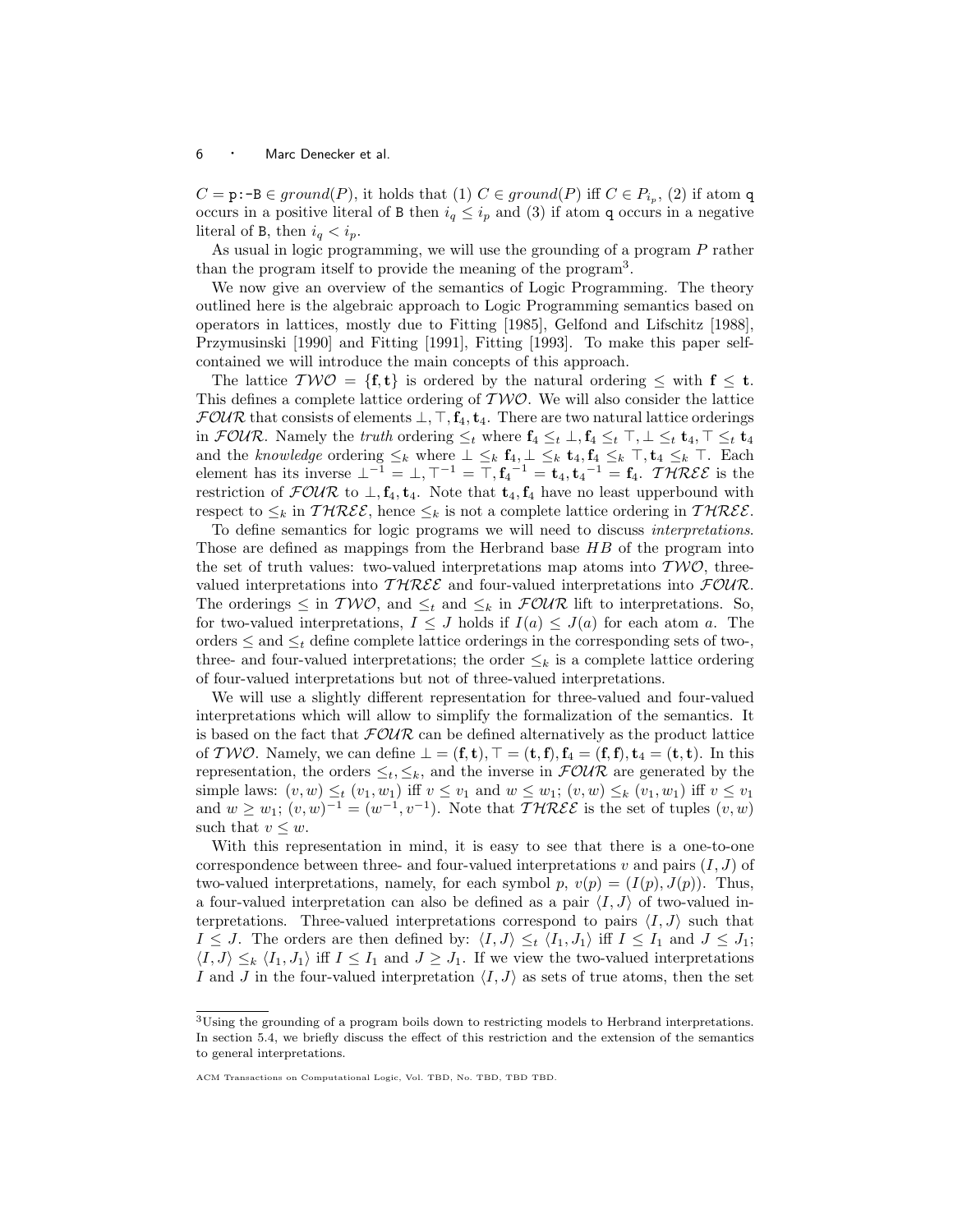I ∩ J identifies the atoms that are true in  $\langle I, J \rangle$ ; the set  $HB \setminus (I \cup J)$  defines the false atoms; the set  $J \setminus I$  those that are undefined and finally, the set  $I \setminus J$  those that are inconsistent.

A useful and natural way of interpreting a three-valued interpretation is as an approximation of two-valued interpretations. A three-valued interpretation  $\langle I, J \rangle$ approximates every two-valued interpretation  $I'$  such that  $I \leq I' \leq J$ . Here I is an underestimate of  $I'$ , whereas  $J$  is an overestimate. The knowledge ordering of approximations corresponds to the intuition of a tighter, more precise approximation. As we will show, the four-valued semantics of logic programs can be considered as a computation of a sequence of improving approximations until some fixpoint is reached. The sequence is obtained by iterating some operator that takes an approximation and refines it by deriving a better approximation consisting of a greater underestimate and lower overestimate. While we are really interested in approximations (i.e. three-valued interpretations), the considerations of the bilattice of four-valued interpretations considerably simplifies the arguments because the set of three-valued interpretations does not form a lattice under the ordering  $\leq_k$ , whereas the set of four-valued interpretations does.

Now we are ready to discuss the operators in the lattices of interpretations. The first operator is the *immediate consequence operator*  $T_P$  defined by van Emden and Kowalski [1976]. There exists three versions of it: the two-valued operator denoted  $T_P$  was defined by van Emden and Kowalski [1976]; the three-valued version  $\Phi_P$  was introduced by Fitting [1985] and the four-valued version was introduced by Fitting [1991] and will be denoted by  $\mathcal{T}_P$ . These operators can be defined uniformly in the following way. Let  $I$  be any two-valued interpretation (respectively three-valued, four-valued interpretation). We define  $J = T_P(I)$  (respectively  $\Phi_P(I), T_P(I)$ ) so that for each atom  $a, J(a)$  is computed in two steps:

(a) Compute the truth value<sup>4</sup> of the body B of each clause  $a:-$  B with respect to I.

(b) Take the maximum<sup>5</sup> of the values computed in point (a). This is  $J(\mathbf{a})$ .

Obviously,  $\mathcal{T}_P$  generalises  $\Phi_P$ , which in turn generalises  $T_P$ ; so, for a three-valued interpretation I,  $\mathcal{T}_P(I) = \Phi_P(I)$ .

The operator  $T_P$  is  $\leq$ -monotone if P is a definite program, but not in general. The Knaster-Tarski theorem [Tarski 1955] asserts that every monotone operator in a complete lattice possesses a fixpoint, that the fixpoints themselves form a complete lattice, and that the least fixpoint can be computed by iteration of the operator starting at the least element of the lattice. Thus in case of a definite program P,  $T_P$  has a unique least fixpoint called the least Herbrand model [van Emden and Kowalski 1976]. But in the general case of normal programs, there is no guarantee that  $T_P$  has a least fixpoint; it may have no fixpoint at all or multiple minimal ones. Fixpoints of  $T_P$  have been identified as Herbrand models of the completion of P [Apt and Emden 1982].

<sup>&</sup>lt;sup>4</sup>In the case of three- and four-valued interpretations, the truth value of B is the  $\leq_t$ -minimum of the truth values of the literals in B.

<sup>&</sup>lt;sup>5</sup>In the case of three- and four-valued interpretations, the maximum with respect to  $\leq_t$  is to be computed.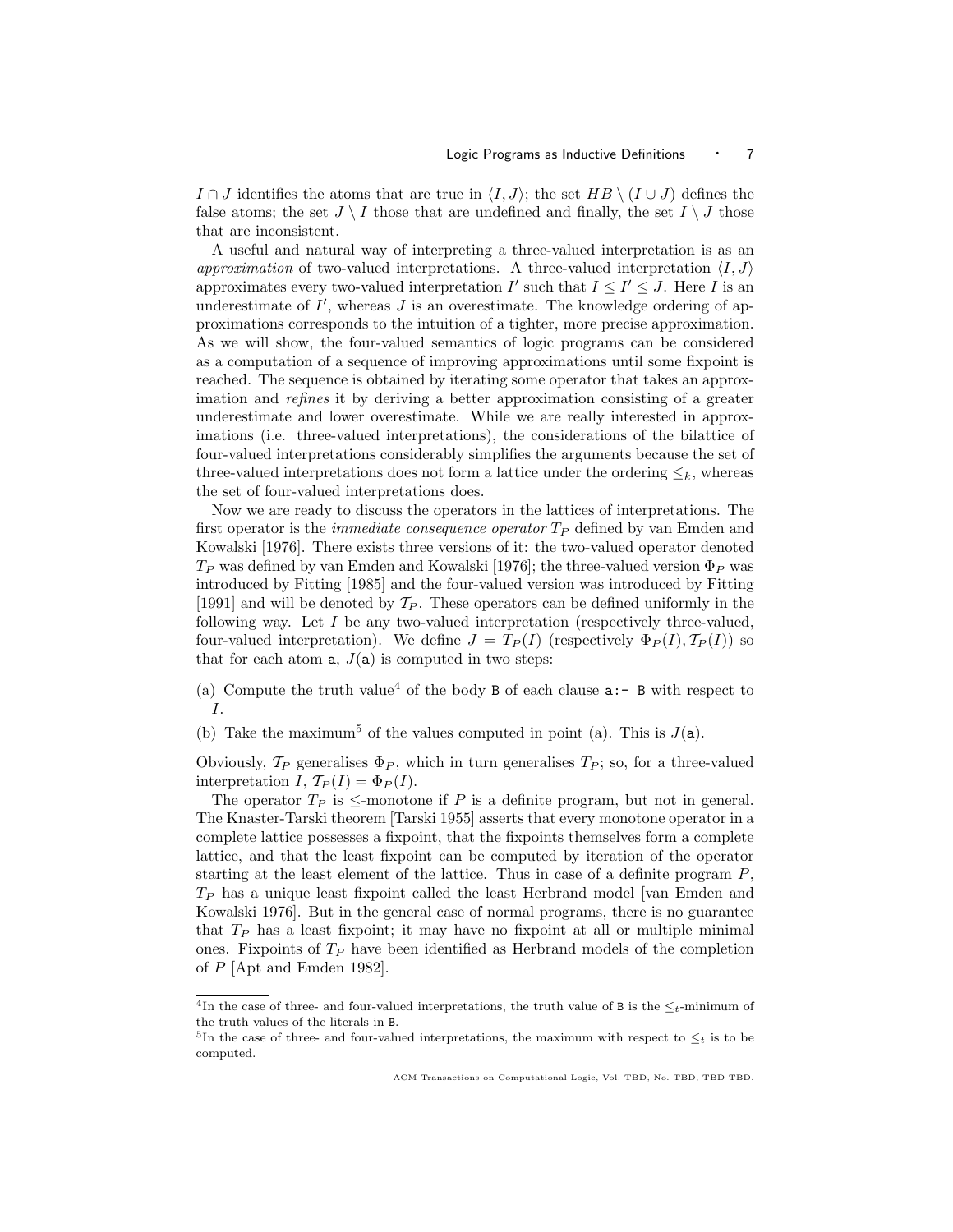The operators  $\Phi_P$  and  $\mathcal{T}_P$  can be defined equivalently on pairs of two-valued interpretations. It can be easily verified that  $\mathcal{T}_P$  maps a pair  $\langle I, J \rangle$  to a pair  $\langle I_1,J_1\rangle$  such that for each atom  $a \in HB$ , a is true in  $I_1$  if a rule  $a$  :- B can be found such that each positive literal in  $B$  is true in  $I$  and each negative literal in B is true in  $J_1$  is true in  $J_1$  if a rule  $a \rightharpoonup b$  can be found such that all positive literals of B are true with respect to J and all negative literals of B are true with respect to I. This observation is interesting for two reasons. First, it defines the three- and four-valued operators in terms of standard 2-valued truth arithmetic. Second, it illuminates the way  $T_P$  computes new approximations. Assume that we have obtained a pair  $\langle I, J \rangle$  that approximates some intended but so far unknown interpretation I'. The operator  $\mathcal{T}_P$  produces a new approximation  $\langle I_1,J_1\rangle$  of I':  $I_1$  is obtained by underestimating all literals in the bodies of rules, hence by evaluating positive literals with respect to  $I$  and negative literals with respect to  $J$ .  $I_2$  is obtained by overestimating all literals. Thus,  $I_1$  and  $J_1$  provide a new under- and overestimate.

Given this intuition, it is now easy to see that better approximations produce (via  $T_P$ ) yet better approximations. That is, if  $\langle I, J \rangle \leq_k \langle I', J' \rangle$  then  $T_P(\langle I, J \rangle) \leq_k I$  $T_P(\langle I', J' \rangle)$ . In other words  $T_P$  is  $\leq_k$ -monotone. Moreover, for approximations  $\langle I,J\rangle$  (that is when  $I \leq J$ ), the value  $\mathcal{T}_P(\langle I,J\rangle)$  is also an approximation. The effect of the first of these two facts is that the Knaster-Tarski theorem is applicable and so the operator  $\mathcal{T}_P$  possesses a least fixpoint (in the ordering  $\leq_k$ ). The second fact implies that the least fixpoint computation generates more and more precise approximations and the fixpoint is also an approximation. In other words, the least fixpoint has no inconsistent atoms. Hence, it is also the least fixpoint of the three-valued immediate consequence operator. Since a similar construction has been applied by Kleene in his fixpoint theorem for partial recursive functions and by Kripke in his famous paper on truth, the least fixpoint of the operator  $\mathcal{T}_P$  is often called the Kripke-Kleene fixpoint [Fitting 1985].

We will now discuss the other two operators important for our investigations.

Let I be a two-valued interpretation. The Gelfond-Lifschitz reduct,  $P<sup>I</sup>$  of the propositional program P is obtained in two steps.

- (a) We eliminate from  $P$  all clauses  $C$  such that the body of  $C$  contains a literal  $\neg a$  false in *I* (i.e. *a* is true in *I*);
- (b) in the remaining clauses, we eliminate all negative literals in the bodies. Note that negative literals in these clauses are true in I.

The program  $P<sup>I</sup>$  is a definite program and so it possesses a least model N. This interpretation N is the value of the two-valued  $Gelfond-Lifschitz$  operator  $GL_P$  on I [Gelfond and Lifschitz 1988].

The larger the I, the less clauses are being left in  $P<sup>I</sup>$ , and so it follows that the operator  $GL_P$  is anti-monotonic, that is  $I_1 \leq I_2$  implies  $GL_P(I_2) \leq GL_P(I_1)$ . The fixpoints of  $GL_P$ , if they exist, are called the *stable* models of P [Gelfond and Lifschitz 1988. When  $P$  is a program with variables, the stable models of  $P$  are stable models of the grounding of P.

The Gelfond-Lifschitz operator has been generalised to three-valued interpretations by Przymusinski [1990] and to four-valued interpretations by Fitting [2001]. Here we provide a simplified but equivalent definition of these operators presented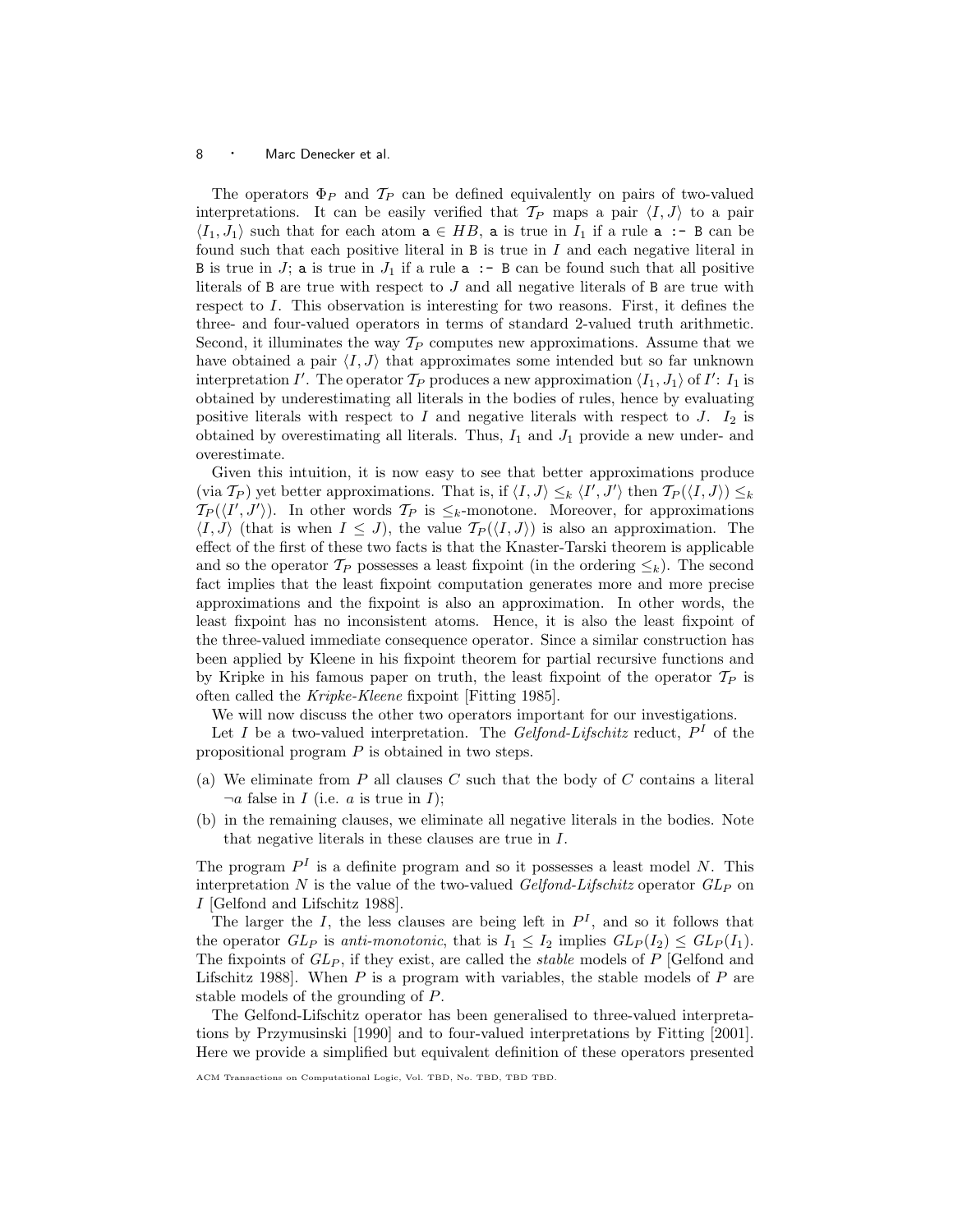in [Denecker et al. 2000]. The four-valued operator  $\mathcal{GL}_P$  is defined on the bilattice of four-valued interpretations as follows:

$$
\mathcal{GL}_P(\langle I,J\rangle)=\langle GL_P(J),GL_P(I)\rangle.
$$

As was the case with  $T_P$ , also the operator  $\mathcal{GL}_P$  can be understood as an operator for refining approximations. Assume that we obtained an approximation  $\langle I,J \rangle$  of the intended but unknown interpretation  $I'$  such that  $I \leq I' \leq J$ . A common intuition about  $I'$  is that true atoms in  $I'$  should be supported, that is they should be provable from the false atoms in  $I'$ . This intuition indicates how to revise the approximation  $\langle I, J \rangle$ . The new overestimate for I' is computed by fixing the truth values of the negative literals in the bodies of  $P$  by some safe overestimation, and then performing a fixpoint computation using the resulting definite program. A safe overestimate of the negative literals not p is given by interpreting p by the current underestimate I. Analogously, the new underestimate is obtained by fixing the truth values of the negative literals not  $p$  in rules by a safe underestimation, and performing the fixpoint computation. A safe underestimation of not  $p$  is obtained by interpreting  $p$  by the current overestimation  $J$ .

The anti-monotonicity of the operator  $GL_P$  implies two important properties of  $\mathcal{GL}_P$  analogous to those of the operator  $\mathcal{T}_P$ . First, the operator  $\mathcal{GL}_P$  is monotone with respect to the ordering  $\leq_k$ . Second (which, in fact was outlined above, when we discussed the intuition for  $\mathcal{GL}_P$ ,  $\mathcal{GL}_P$  maps approximations to approximations. Consequently, just like in case of the operator  $\mathcal{T}_P$ , we find that the Knaster-Tarski theorem is applicable in case of  $\mathcal{GL}_P$ , and so  $\mathcal{GL}_P$  possesses a  $\leq_k$ -least fixpoint. Moreover, this least fixpoint is an approximation (as defined above).

The least fixpoint of  $\mathcal{GL}_P$  is called the *well-founded* model of P. The well-founded model happens to be a fixpoint of the operator  $\mathcal{T}_P$ . Consequently, the well founded model is  $\leq_k$ -greater than the Kripke-Kleene fixpoint.

The well-founded model was originally defined by Van Gelder, Ross, and Schlipf [1991] using a different construction. Its characterization as the least fixpoint of the three-valued Gelfond-Lifshitz operator is due to Przymusinski [1990]. The underlying algebraic structure of the product lattice of interpretations, the role of the four-valued generalization of the van Emden-Kowalski operator  $T_P$  and of the algebraic structure of the three-valued and four-valued versions of the Gelfond-Lifschitz operator have been presented by Fitting [1993], [Fitting 2001] and [Denecker et al. 2000].

## 3. A BRIEF OVERVIEW OF INDUCTIVE DEFINITIONS IN MATHEMATICAL LOGIC

## 3.1 Monotone induction

The study of induction can be defined as the investigation of a class of effective construction techniques in mathematics. There, sets are frequently defined through a constructive process of iterating some recursive recipe that adds new elements to the set given that one has established the presence or absence of other elements in the set. Such a recipe corresponds naturally to an operator on sets (mapping any set S to the set obtained by applying the recipe to elements of  $S$ ). The set defined by the inductive definition can be obtained through some iterated application of this operator until a fixpoint is reached. Consequently the study of inductive definitions is closely related to the study of operators and their fixpoints [Aczel 1977].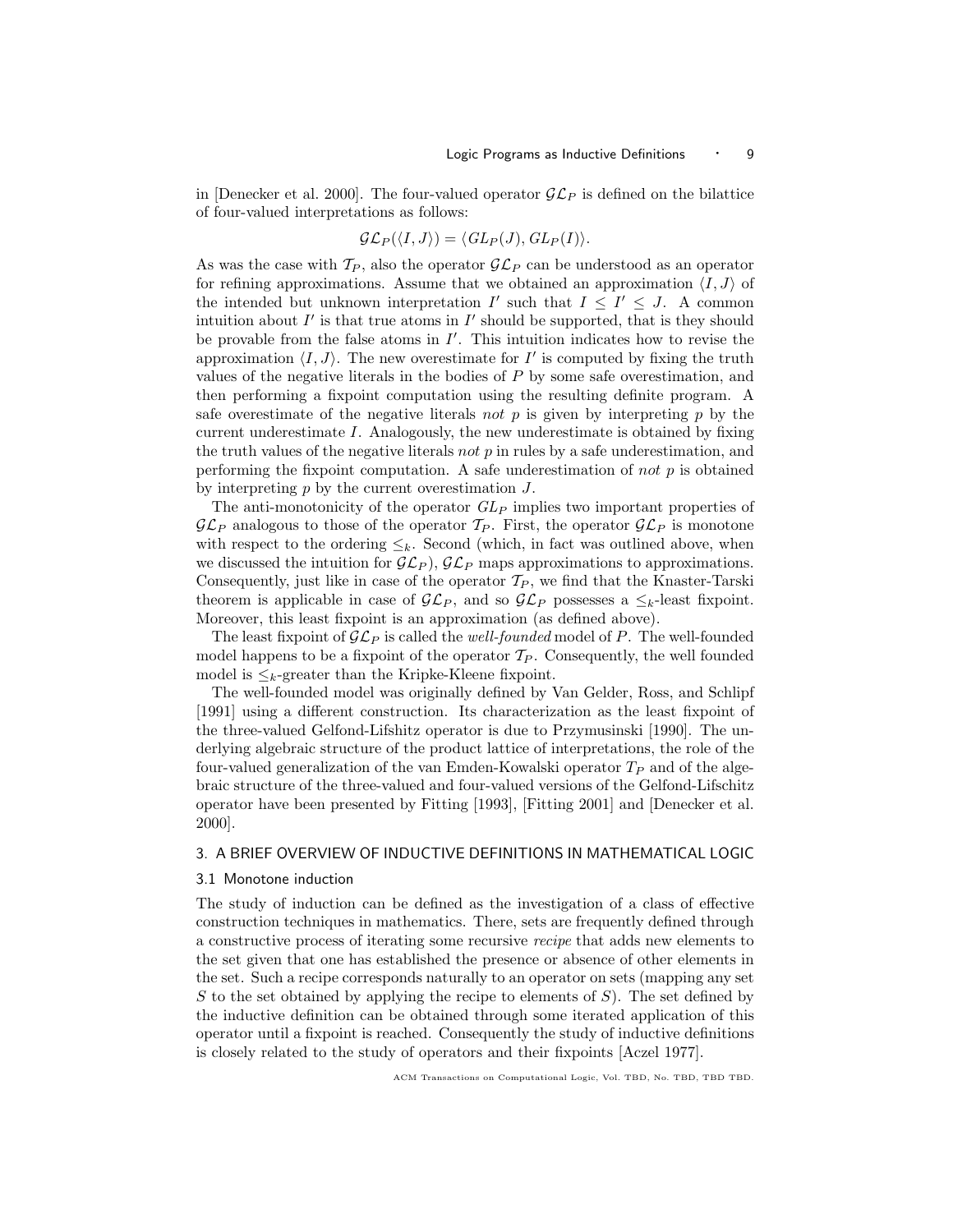Originally, mathematical logicians focused on monotone inductive definitions. When an operator  $\Gamma$  is monotone (i.e.  $R \subseteq R'$  implies  $\Gamma(R) \subseteq \Gamma(R')$ ), it follows from the Knaster-Tarski theorem that Γ possesses a least fixpoint. This set can be characterized either in a non-constructive way as the intersection of all sets that are closed under  $\Gamma$  (i.e.  $\Gamma(S) \subseteq S$ ) or in a constructive way as the limit of the increasing sequence obtained by iterated applications of Γ. For this reason, Tarski's least fixpoint theory of monotone operators [Tarski 1955] can be considered as the algebraic theory of monotone induction.

Applications of monotone induction are frequent in mathematics. Typical examples are sets closed under some operation. For instance, the subgroup  $G(B)$ generated by a set B of elements in a group  $\langle G, ., (.)^{-1} \rangle$  is defined as the least subset  $S \subseteq G$  such that  $B \subseteq S$  and for each  $x, y \in S : x.y^{-1} \in S$ . Other examples are the definitions of terms and formulas of logic, or the deductive closure  $Cn(T)$  of a logic theory  $T$  — the least set of formulas containing  $T$  and closed under application of all inference rules of logic.

Let  $\mathcal L$  be a language of predicate calculus with predicate symbols  $p_1,\ldots,p_k$  and one additional n-ary relational symbol p. Let  $\varphi[x_1,\ldots,x_n]$  be a formula of  $\mathcal L$  with n free variables  $x_1, \ldots, x_n$ . Let us fix an interpretation of the symbols  $p_1, \ldots, p_k$ by  $\langle A, R_1, \ldots, R_k \rangle$ . Here A fixes the domain and interpretation of constant and function symbols and  $R_i$  is an *n*-ary relation interpreting  $p_i$ . We say that  $\varphi$  is monotone (in relational symbol  $p$ ) if for all interpretations  $S_1$  and  $S_2$  of symbol  $p$ , such that  $S_1 \subseteq S_2$  and for all tuples of domain elements  $d_1, \ldots, d_n$ 

$$
\langle A, R_1, \ldots, R_k, S_1 \rangle \models \varphi[d_1, \ldots, d_n] \text{ implies } \langle A, R_1, \ldots, R_k, S_2 \rangle \models \varphi[d_1, \ldots, d_n].
$$

Given such interpretation  $\langle A, R_1, \ldots, R_k \rangle$  and the monotone formula  $\varphi$ , we can define an operator  $\Gamma_{\varphi}: A^n \to A^n$  by

$$
\Gamma_{\varphi}(R) = \{ \langle d_1, \ldots, d_n \rangle : \langle A, R_1, \ldots, R_k, R \rangle \models \varphi[d_1, \ldots, d_n] \}.
$$

The operator  $\Gamma_{\varphi}$  is monotone, thus it possesses a least fixpoint S. The fixpoint S possesses the property:

$$
\{\langle d_1,\ldots,d_n\rangle:\langle A,R_1,\ldots,R_k,S\rangle\models\varphi[d_1,\ldots,d_n]\}=S.
$$

By the Knaster-Tarski theorem,  $S = \Gamma^{\beta}_{\varphi}(\emptyset)$  for a least ordinal  $\beta$ . The sets  $\Gamma^{\alpha}_{\varphi}$  for  $\alpha \leq \beta$  are called *levels*. The ordinal  $\beta$  is called the *length* of the recursion.

The Knaster-Tarski theorem tells us that when we deal with a monotone inductive definition then a highly non-constructive definition of a fixpoint (defined as the intersection of a large, possibly non-denumerable, family of sets) can be turned into a constructive one (iterate the operator until the fixpoint is reached; when the universe is denumerable, the fixpoint will be reached at a denumerable ordinal). The logical theory of inductive sets in mathematical logic studies the complexity of sets that are inductively definable, the complexity of levels, and the length of the process to reach the fixpoint. Pioneering work in this area was done by Kleene and Spector.

Spector [1961] discussed the question of monotone inductive definability of sets of integers and sets of elements of the Baire space  $N^N$  (that is sets of number-theoretic functions). Spector announced that recursively enumerable sets are precisely those definable by positive existential inductive definitions (that is positive formulas with-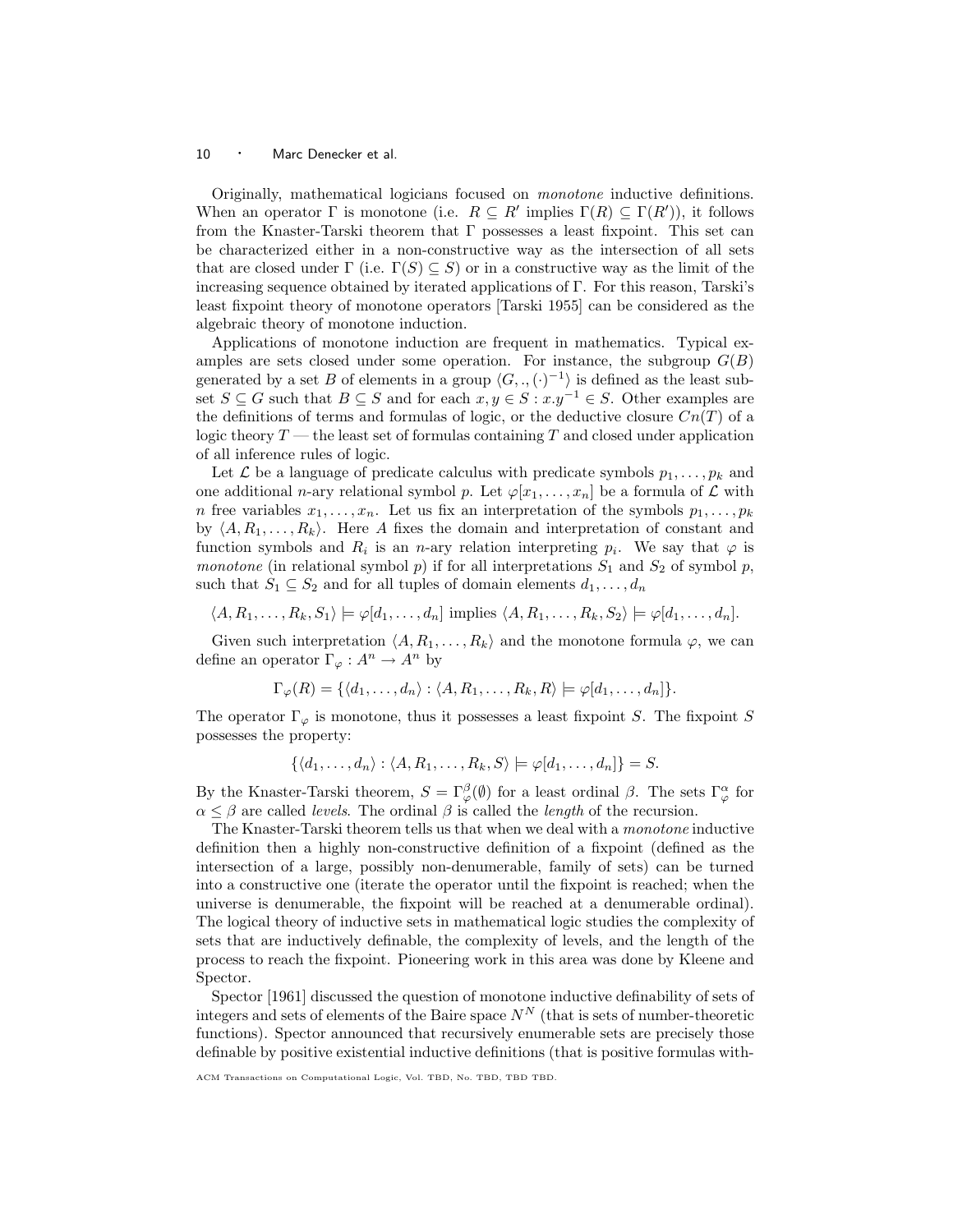out universal quantifiers). Moreover the length of induction is at most  $\omega$ , that is the fixpoint is reached in  $\omega$  steps. Even earlier, Kleene [1955] studied so-called  $\Pi_1^1$  sets of natural numbers<sup>6</sup>. Spector [1961] noticed that Kleene's results imply that all  $\Pi_1^1$  sets are one-to-one reducible to a set defined inductively by a  $\Pi_1^0$  positive inductive definition, that is a positive inductive definition where the defining formula  $\varphi$  is of the form  $\forall n\psi$  and  $\psi$  does not contain quantifiers. The length of induction is, however,  $\omega_1^{CK}$  where  $\omega_1^{CK}$  is the least ordinal that is not the type of a recursive well-ordering. Even the  $\Pi_1^1$  positive inductive definitions (that is those with the formula  $\varphi$  being  $\Pi_1^1$  do not increase the complexity of the fixpoint; it is still  $\Pi_1^1$ . Spector found the exact bounds on the complexity classes of the levels of monotone inductive definitions. An abstract version of Spector's results is given in Aczel [1977].

The fundamental study of the abstract version of the results of Kleene and Spector was performed by Moschovakis [1974] (see also [Aczel 1977], [Barwise 1977]).

## 3.2 Extensions for non-monotone induction

In mathematical logic, there exists two very different extensions of the above framework to deal with non-monotonic forms of induction.

Moschovakis [1974] considered a scheme where formulas  $\varphi$  are not necessarily monotone. Operators associated to such definitions are non-monotone and may have no fixpoints or multiple minimal fixpoints. To avoid this problem he modified the definition of level, by adding the previously defined level, that is by setting

$$
S_{\alpha+1} = S_{\alpha} \cup \Gamma_{\varphi}(S_{\alpha})
$$

(and  $S_{\lambda} = \bigcup_{\alpha < \lambda} S_{\alpha}$  for limit  $\lambda$ ).

It is easy to see that the sequence of levels is increasing and has a limit  $S_{\varphi}$  which we call the *inflationary fixpoint* defined by  $\varphi$ . Note that  $S_{\varphi} = S_{\varphi} \cup \Gamma_{\varphi}(S_{\varphi})$  or equivalently  $\Gamma_{\varphi}(S_{\varphi}) \subseteq S_{\varphi}$ . In other words,  $S_{\varphi}$  is a pre-fixpoint of  $\Gamma_{\varphi}$ . In general, it is not a fixpoint of  $\Gamma_{\varphi}$ , and it is not even a minimal pre-fixpoint. As an example, consider the predicate  $p(x)$  defined by the formula  $x = a \land \neg p(b) \lor x = b \land \neg p(a)$ . The set defined by this formula is  $\{a, b\}$ . It is not a fixpoint and is strictly larger than both fixpoints  $({a} \text{ and } {b})$  of this formula.

Moschovakis called this type of definitions non-monotone inductive definitions. Later, Gurevich and Shelah [1986] called them *inflationary* inductive definitions.

A very different account of non-monotone induction is found in Iterated Inductive Definitions (IID's). These were first introduced in [Kreisel 1963] and later studied in [Feferman 1970; Martin-Löf 1971; Buchholz et al. 1981]. Aczel [1977] formulates the intuition of Iterated Inductive Definitions in the following way. Given a mathematical structure  $M_0$  fixing the interpretation of the function symbols and some set of interpreted predicates, a positive or monotone inductive definition defines one or more new predicates in terms of  $M_0$ . The definition of these new predicates may depend positively or negatively on the interpreted predicates. Once the interpretation of the defined symbols p is fixed,  $M_0$  can be extended with these interpretations, yielding a new interpretation  $M_1$ . On top of this structure, again

<sup>&</sup>lt;sup>6</sup>These are sets of integers definable as  $\{m : \forall f\exists n \ R(m,n,f(n))\}$  where R is a recursive relation (quantifier  $\forall f$  ranges over all number-theoretic functions, that is elements of the Baire space  $N^N$ ).

ACM Transactions on Computational Logic, Vol. TBD, No. TBD, TBD TBD.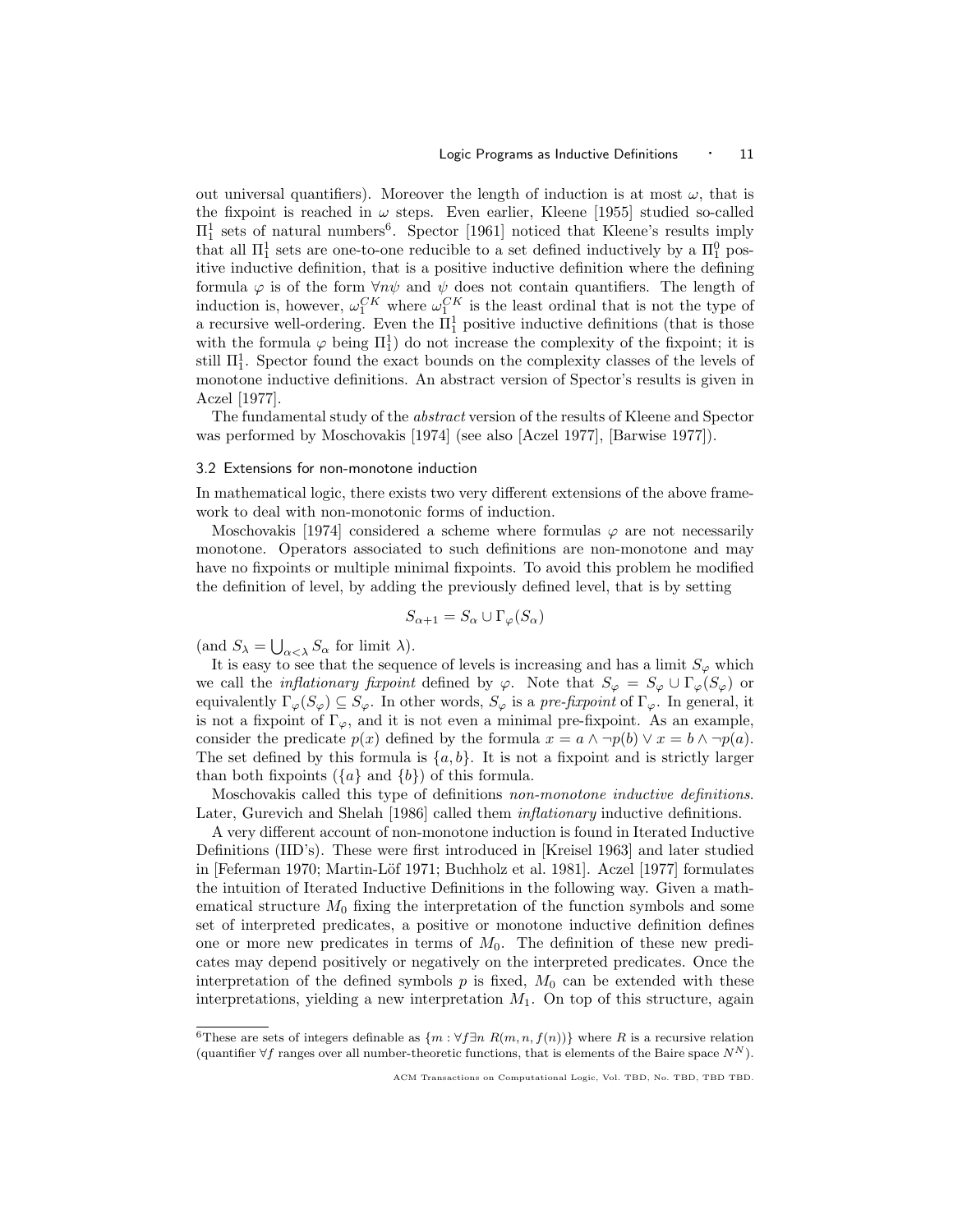new predicates may be defined in the similar way as before. The definition of these new predicates may now depend positively or negatively on the defined predicates  $p$  as their interpretation is now fixed by  $M_1$ . This modular principle can be iterated arbitrarily many times, yielding a possibly transfinite sequence of positive inductive definitions.

Though the intuition is simple, it is not straightforward to see how this idea is implemented in IID-approaches. [Feferman 1970; Buchholz et al. 1981] investigate IID's encoded in an IID-form, a single FOL formula of the form  $F[n, x, Q, P]^7$ , and expresses its semantics in a circumscription-like second order formula. The problem is that this encoding is extremely tedious and blurs the simple intuitions behind this work. For more details on the encoding of iterated inductive definitions, we refer the reader to [Denecker 1998].

Inflationary inductive definitions and Iterated Inductive definitions are not equivalent and are based on very different intuitions. At present, there is no standard well-motivated treatment of non-monotone inductive definitions.

## 3.3 Discussion of non-monotone induction

When evaluating the two different approaches to non-monotone induction, the question arises which of them has an empirical basis in mathematical practice. The specific question is: can we find inductive constructions in mathematics that use a recipe that adds new elements to the constructed relations based on the established absence of other elements in the relation (and hence modeling a non-monotone operator)? And if such applications can be found, do such constructions correspond to inflationary induction or to iterated induction, or can we find both types?

Non-monotone iterated induction occurs frequently in the context of inductive definitions over a well-founded set. A well-founded set is a partial order without infinite descending chains  $x_0 > x_1 > x_2 > \ldots$  Equivalently, it is a partial order such that each subset contains a minimal element. Such orderings are also called Noetherian orderings. Inductive definitions of this kind describe the membership of an element, say  $a$ , of the defined predicate  $X$  in this domain in terms of the presence (or absence) of strictly smaller elements in the defined predicate. Thus, to check if an element  $\alpha$  belongs to  $X$  we need to check some properties of predecessors of  $\alpha$ . By applying this definition recipe to the minimal elements and then iterating it for higher levels, the defined predicate can be completely constructed. Consequently, this type of definition correctly and fully defines a predicate, even when it is nonmonotone.

The following example illustrates this principle. We can define an even natural number  $n$  by induction on the natural numbers:

 $-n=0$  is even;

—if *n* is not even then  $n + 1$  is even; otherwise  $n + 1$  is not even.

<sup>&</sup>lt;sup>7</sup>The meaning of the variables is as follows:  $x$  is a candidate element of the set defined by the IID, *n* is an ordinal number, *Q* is a set of elements and *P* a set of elements defined in the  $n^{th}$ stratum. Roughly speaking,  $F[n, x, Q, P]$  is true when x belongs to the  $n^{th}$  stratum and x can be obtained from the set P and the restriction of the set Q to the elements defined in strata  $m < n$ by an application of a rule of the  $n^{th}$  stratum.

ACM Transactions on Computational Logic, Vol. TBD, No. TBD, TBD TBD.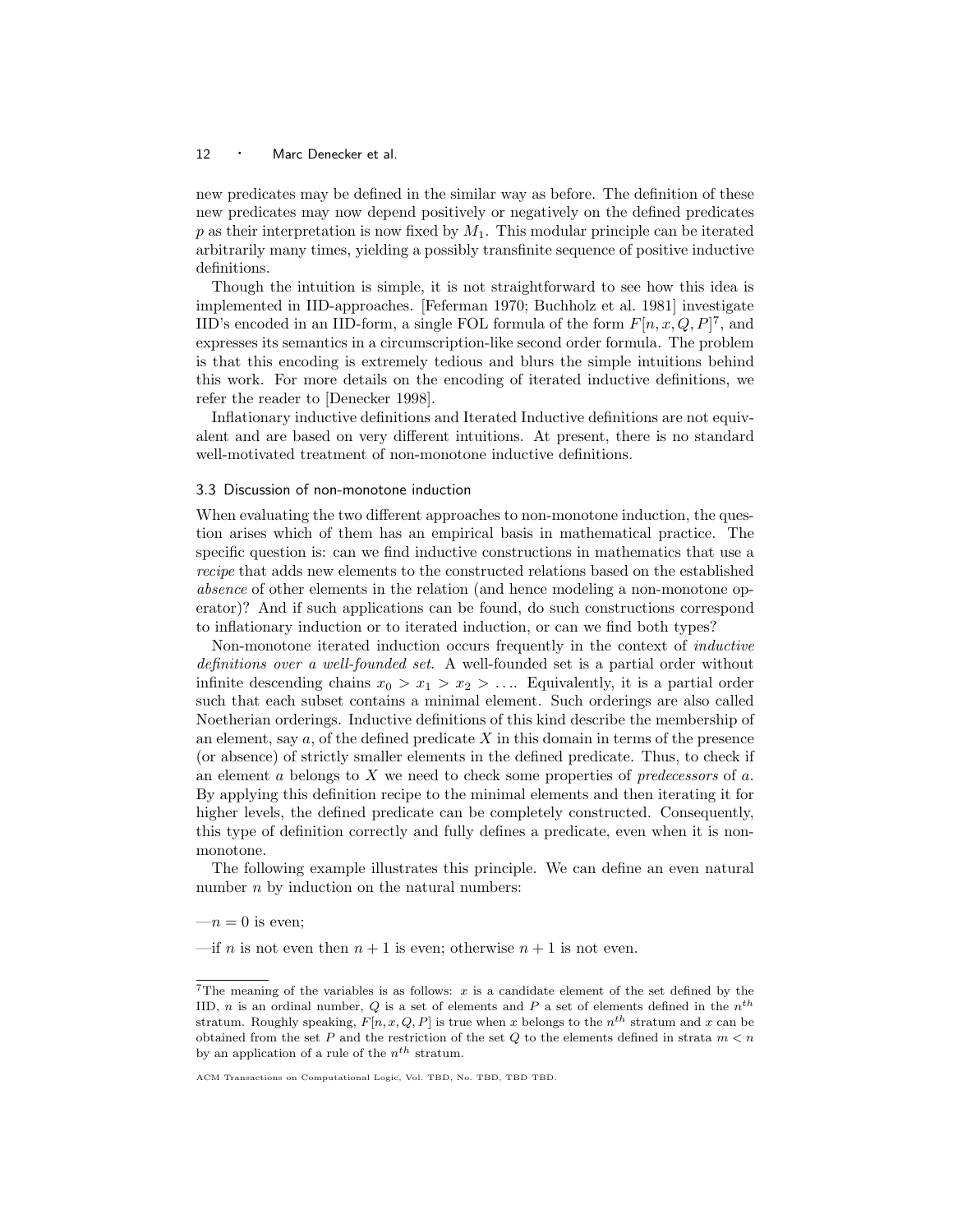Representing this definition in the same style as monotone inductions yields the following non-monotone formula defining even in the language of arithmetic:

$$
x = 0 \lor \exists y . x = s(y) \land \neg even(y) \tag{1}
$$

It turns out that the set of even numbers is the unique fixpoint of the operator associated to this formula. Equivalently, the set of even numbers is correctly characterized with respect to the natural numbers by the following recursive iffdefinition:

$$
\forall x. even(x) \leftrightarrow x = 0 \lor \exists y. x = s(y) \land \neg even(y)
$$

It is easy to see that the inflationary approach applied on this formula does not yield the intended set of even numbers. Indeed, applying the operator to the empty set produces the set of all natural numbers, which is necessarily the inflationary fixpoint.

On the other hand, it is natural to consider this definition as an iterated inductive definition if we split up the definition in a sequence of definitions compatible with the order on the natural numbers. The following list depicts the splitting of the definition in small definitions each defining a single atom:

(0) 
$$
even(0) := true.
$$
  
\n(1)  $even(1) := -even(0)$   
\n(2)  $even(2) := -even(1)$   
\n $\dots$   
\n(n+1)  $even(n+1) := -even(n)$   
\n...

It is clear, at least intuitively, that the iterated induction correctly constructs the predicate even.

Although intuitively correct, it is unfortunate that in the IID approach this inductive definition cannot be encoded by the simple formula (1) defined above. Instead, it must be encoded by a rather complex formula in which the level of the defined atoms are explicitly encoded. This formula  $is^8$ :

$$
n = 0 \land x = 0 \lor \exists m.(n = s(m) \land x = s(m) \land \neg Q(m))
$$
\n(2)

For more details on this we refer to [Buchholz et al. 1981] and [Denecker 1998].

Notice that induction over a well-founded order is frequently non-monotone. A common example is that of *rank* of an element in a well-founded order  $\langle P, \prec \rangle$ . The rank of an element  $x$  of  $P$  is defined by transfinite induction as the least ordinal which is a strict upper-bound of the ranks of elements  $y \in P$  such that  $y \prec x$ .

Formally, let  $F[x,n]$  denote the following formula expressing that n is a larger ordinal than the ranks of all elements  $y \prec x$ :

$$
\forall y, n'. (y \prec x \land \text{rank}(y, n') \rightarrow n' < n)
$$

Intuitively,  $rank(x, n_x)$  is represented by the following formula:

$$
F[x, n_x] \wedge \forall n. (F[x, n] \rightarrow n_x \le n)
$$

 $8$ Note that there is no positive induction involved, so only the variable  $Q$  representing the elements of lower strata occurs (see the discussion in footnote 7).

ACM Transactions on Computational Logic, Vol. TBD, No. TBD, TBD TBD.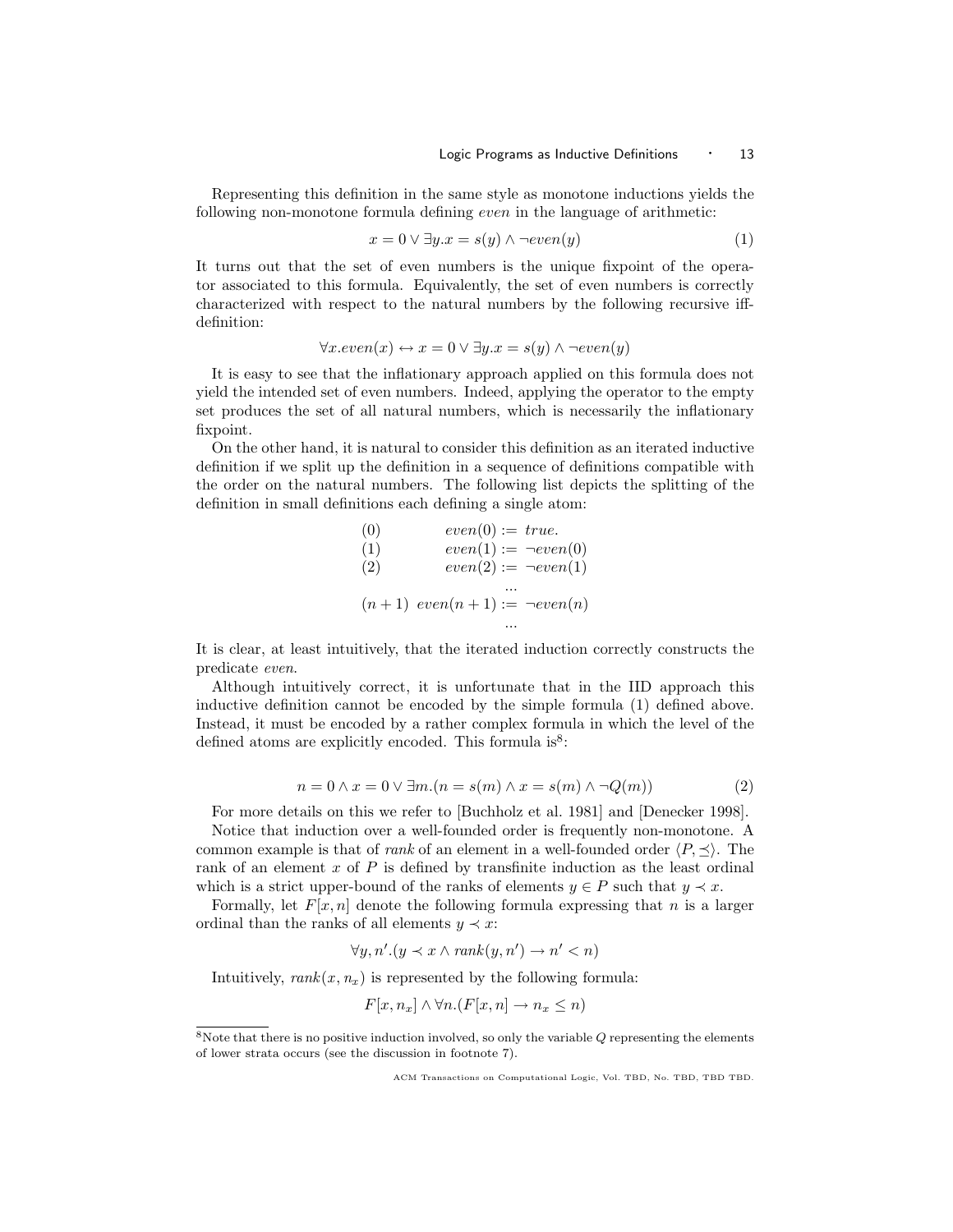Note that rank occurs negatively in this definition (it occurs as a condition in the implication in the first conjunct) and that the associated operator is non-monotone. As in the case of even, the meaning of this definition cannot be obtained via inflationary induction<sup>9</sup>. Instead, iterated induction is required. In the context of a well-founded structure, rank is also correctly described by the corresponding iffdefinition:

$$
\forall x, n_x. rank(x, n_x) \leftrightarrow F[x, n_x] \land (\forall n.F[x, n] \rightarrow n_x \le n)
$$

Possibly the most important application of this form of induction is the definition of the levels of a monotone operator in Tarski's least fixpoint theory. Given an operator O in a complete lattice  $\langle L, \perp, \perp, \leq \rangle$ , Tarski defines the levels of the operator  $O$  by transfinite induction:

$$
-O^0 = \perp
$$
  
\n
$$
-O^{\alpha+1} = O(O^{\alpha})
$$
  
\n
$$
-O^{\alpha} = lub({O^{\alpha'}}|\alpha' < \alpha})
$$
 if  $\alpha$  is a limit ordinal.

This induction defines a function mapping ordinal numbers from some pre-selected segment  $\gamma$  of ordinals to the lattice L. The function is defined by transfinite iterated induction in the well-founded order of the segment of ordinals. It is of interest to see if this definition is monotone or non-monotone. It is not straightforward to see this due to the use of the functional notation and of the higher order lub function. Therefore, consider the following reformulation using a predicate notation. We introduce the binary predicate level<sub>O</sub> such that level<sub>O</sub> $(\alpha, x)$  iff  $O^{\alpha} = x$ . Using this notation, one could represent the above inductive definition by the following formula:

$$
\begin{cases} \alpha = 0 \land x = \bot \lor \\ \exists \alpha', y.(\alpha = \alpha' + 1 \land x = O(y) \land level_O(\alpha', y)) \lor \\ limit(\alpha) \land x = lub(\{y | \exists \beta < \alpha : level_O(\beta, y)\}) \end{cases}
$$

The operator Γ associated to this definition is an operator on the power-set of the cartesian product  $\gamma \times L$ . It is easy to see that even if O is monotone,  $\Gamma$  is nonmonotone. This is due to the rule describing the predicate *level*<sub> $o$ </sub> at limit ordinals and the fact that lub has a non-monotone behaviour with respect to  $\subseteq$ . Indeed, take some limit ordinal  $\alpha$  and two sets  $S \subseteq S' \subseteq \gamma \times L$ . If  $(\alpha, x) \in \Gamma(S)$ , then x is the lub of the set  $\{y|\exists \beta < \alpha : (\beta, y) \in S\}$ , but in general not of the set  $\{y|\exists \beta < \alpha : (\beta, y) \in S'\}.$  Hence  $(\alpha, x)$  does not in general belong to  $\Gamma(S')$ .

The above definition still contains the higher order function *lub* but can be expressed as a first order inductive definition which (necessarily) contains negative occurrences of the defined predicate  $level_O$ :

$$
\begin{cases}\n\alpha = 0 \land x = \bot \lor \\
\exists \alpha', y.(\alpha = \alpha' + 1 \land x = O(y) \land level_O(\alpha', y)) \lor \\
\begin{pmatrix}\n\limit(\alpha) \land \\
\forall \beta, v.(\beta < \alpha \land level_O(\beta, v) \rightarrow x \geq v) \land \\
\forall z.(\forall \beta, v.(\beta < \alpha \land level_O(\beta, v) \rightarrow z \geq v)) \rightarrow x \leq z \end{pmatrix}\n\end{cases}
$$
\n(1)\n(2)\n(3)

<sup>&</sup>lt;sup>9</sup>The inflationary fixpoint assigns rank 0 to all elements.

ACM Transactions on Computational Logic, Vol. TBD, No. TBD, TBD TBD.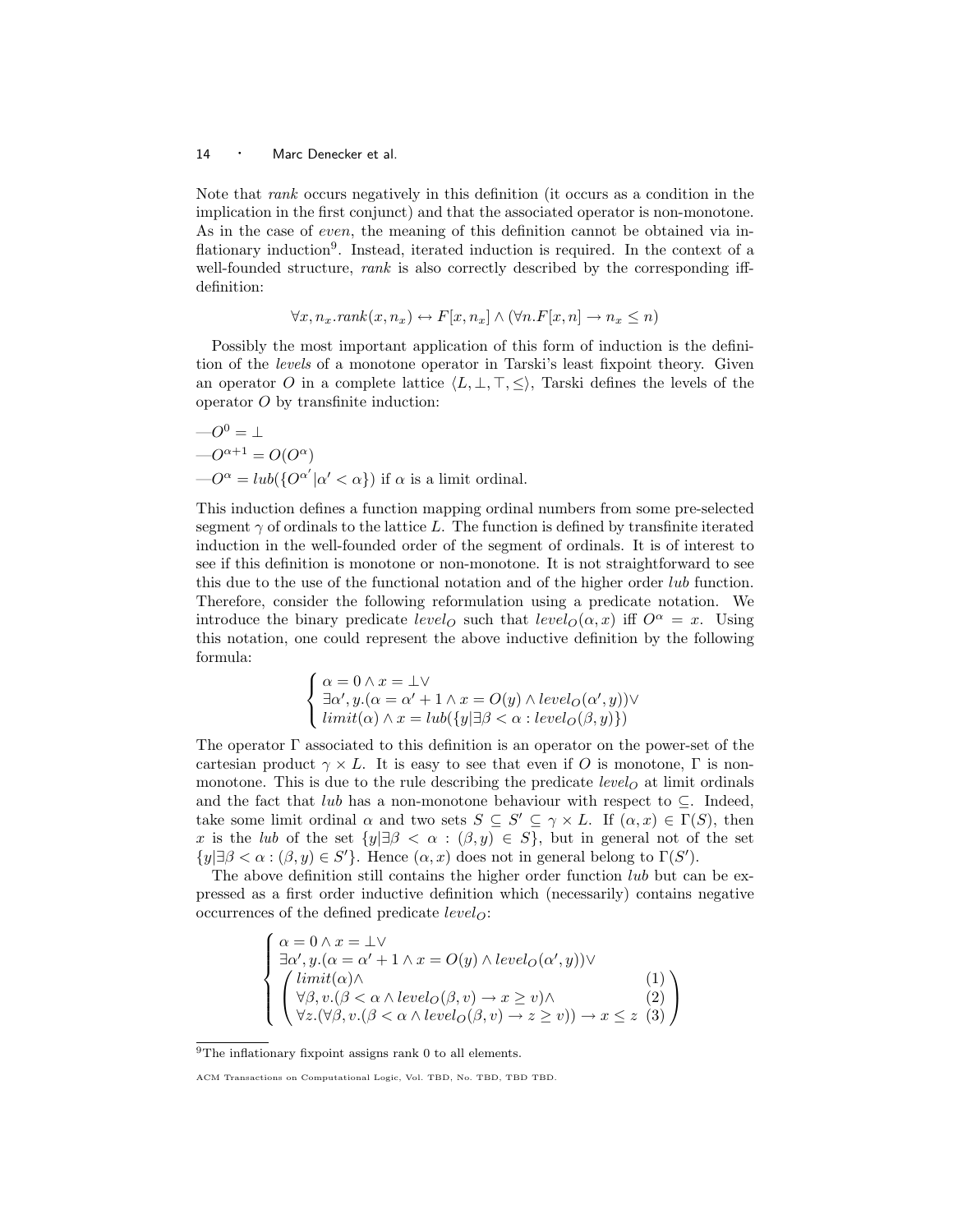In this formula, (2) expresses that x is an upper bound; (3) expresses that x is less or equal than upperbounds. Note that  $level<sub>O</sub>$  has a negative occurrence in (2).

Induction on a well-founded order defines elements in terms of strictly earlier elements. This excludes that such definitions contain positive (or negative) loops. Iterated induction generalizes this form of induction by allowing positive loops. An example illustrating this principle is the definition of a *stable theory* [Moore 1985]. A stable theory extends the notion of closure  $Cn(T)$  of a first order theory T and represents the known formulas of a first order theory  $T$  expressible in the language of modal logic. It can be defined through the following fixpoint expression:

$$
S = Cn(T \cup \{KF : F \in S\} \cup \{\neg KF : F \notin S\})
$$

Alternatively, Marek [1989] gives a definition by iterated induction, based on the standard inference rules and two additional inference rules:

$$
\frac{\vdash F}{KF} \qquad \frac{\not\vdash F}{\neg K F}
$$

The first expresses that if we can infer  $F$ , then we can infer  $KF$ ; the second that if we cannot infer F, then we can infer  $\neg K$ . Note that the second rule is nonmonotone. The iterated induction proceeds as follows: first  $Cn(T)$  is computed, using the classical inference rules on first order formulas; next the two new inference rules are applied, and the extended set is again closed for all modal formulas without a nested modal operator. This can be iterated for formulas of increasing nesting of modal operators until a fixpoint is reached in  $\omega$  steps. This process constructs the unique stable theory of T.

Notice that the iterated inductive definition of a stable theory is not a definition in a well-founded set. Indeed, for any pair of logically equivalent formulas  $\phi$  and  $\psi$ , there is a sequence of inference steps leading from  $\psi$  to  $\phi$  and vice versa. Hence,  $\psi$ belongs to the stable theory if  $\phi$  belongs to it and vice versa. Hence, formulas and inference rules cannot be well-ordered in a way that the conditions of all inference rules are strictly less than the derived formula. This definition is a simple example of an *inductive definition in a well-founded semi-order*<sup>10</sup>  $\leq$  in which membership of a domain element  $a$  in a defined relation  $X$  is defined in terms of the *presence* of domain elements  $b \le a$  in X and in terms of *absence* of domain elements  $b < a$ in  $X$ .

It is certainly much easier to find applications of iterated induction than of inflationary induction. The applications of inflationary induction, e.g. in [Moschovakis 1974], tend to be for defining highly abstract concepts in set theory. Although inflationary induction is expressive [Moschovakis 1974; Kolaitis and Papadimitriou 1991; Gurevich and Shelah 1986], it turns out to be very difficult to use it to encode even simple concepts. This is illustrated by Van Gelder [1993] with a discussion of the definition of the complement of the transitive closure of a graph. This concept can be defined easily by an iterated definition with 2 levels: at the first level, the transitive closure is defined; at the second level, the complement is defined as the

 $^{10}\mathrm{This}$  concept extends well-founded order. A semi-order  $\leq$  is a reflexive and transitive relation. Let  $x < y$  denote that  $x \leq y$  and  $y \not\leq x$ . Then  $\leq$  is a well-founded semi-order if there is no infinite descending chain  $x_0 > x_1 > x_2 > ...$ 

ACM Transactions on Computational Logic, Vol. TBD, No. TBD, TBD TBD.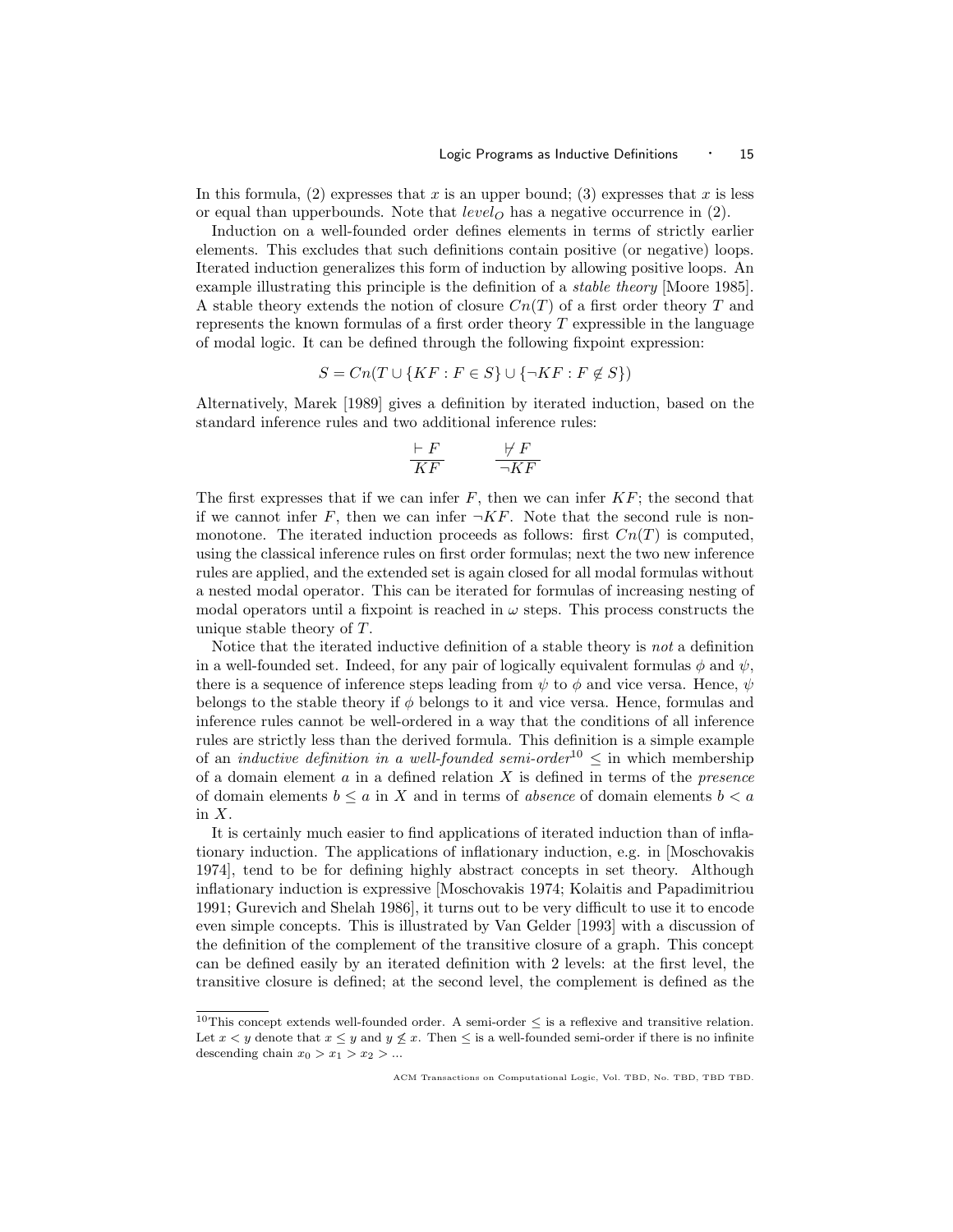negation of the transitive closure. On the other hand, it was considered as a significant achievement when a (function-free) solution was found using inflationary induction. Van Gelder [1993] adds: "Presumably, in a practical language, we do not want expression of such simple concepts to be significant achievements!".

The cause for this may lay in the weakness of the characterization of the inflationary fixpoint. A positive feature of inflationary semantics is its simple and elegant mathematics. A negative property is that the set characterized by inflationary induction, though unique, apparently has rather weak mathematical properties. The inflationary fixpoint is not a fixpoint of the semantic operator of the definition, only a pre-fixpoint and not even a minimal one. The property of being just a pre-fixpoint seems too weak to be useful. Notice that in all above applications of non-monotone induction, the intended sets are fixpoints of the operator of the inductive definition.

Let us summarize this discussion. Which form of non-monotone induction has an epistemological foundation in mathematical practice? In the case of inflationary induction, while we don't exclude that it exists, we are not aware of it. For Iterated Induction, we showed that such a basis exists. However, the current logics of iterated induction impose an awkward syntax which makes them unsuitable for practical use. To their defence, we must say that IID's were never intended for practical use but rather for constructive analysis of mathematics. But it is a natural and modular principle. As will be argued below, logic programming builds on the same principle and, from an epistemological point of view, contributes by offering a more general and much more elegant formalization of this principle.

# 4. INDUCTIVE DEFINITIONS AS AN EPISTEMOLOGICAL FOUNDATION FOR LOGIC PROGRAMMING

## 4.1 Definite programs - monotone induction

The relationship between logic programs and inductive definitions is already apparent in many standard prototypical logic programming examples. Recall the following programs:

```
list([]).
list([X|Y]) :- list(Y).
member(X, [X|T]).
member(X, [Y|T]):- member(X, T).append([],T,T).
append([X|Y],T,[X|T1]):-append(Y,T,T1).
sorted_list([]).
sorted_list([X]).
sorted\_list([X,Y|Z]):-X<Y,sorted\_list([Y|Z]).arc(a,a).
arc(b,c).
connected(X, Y) :- arc(X, Y).
connected(X, Y) :- arc(X, Z), connected(Z, Y).
```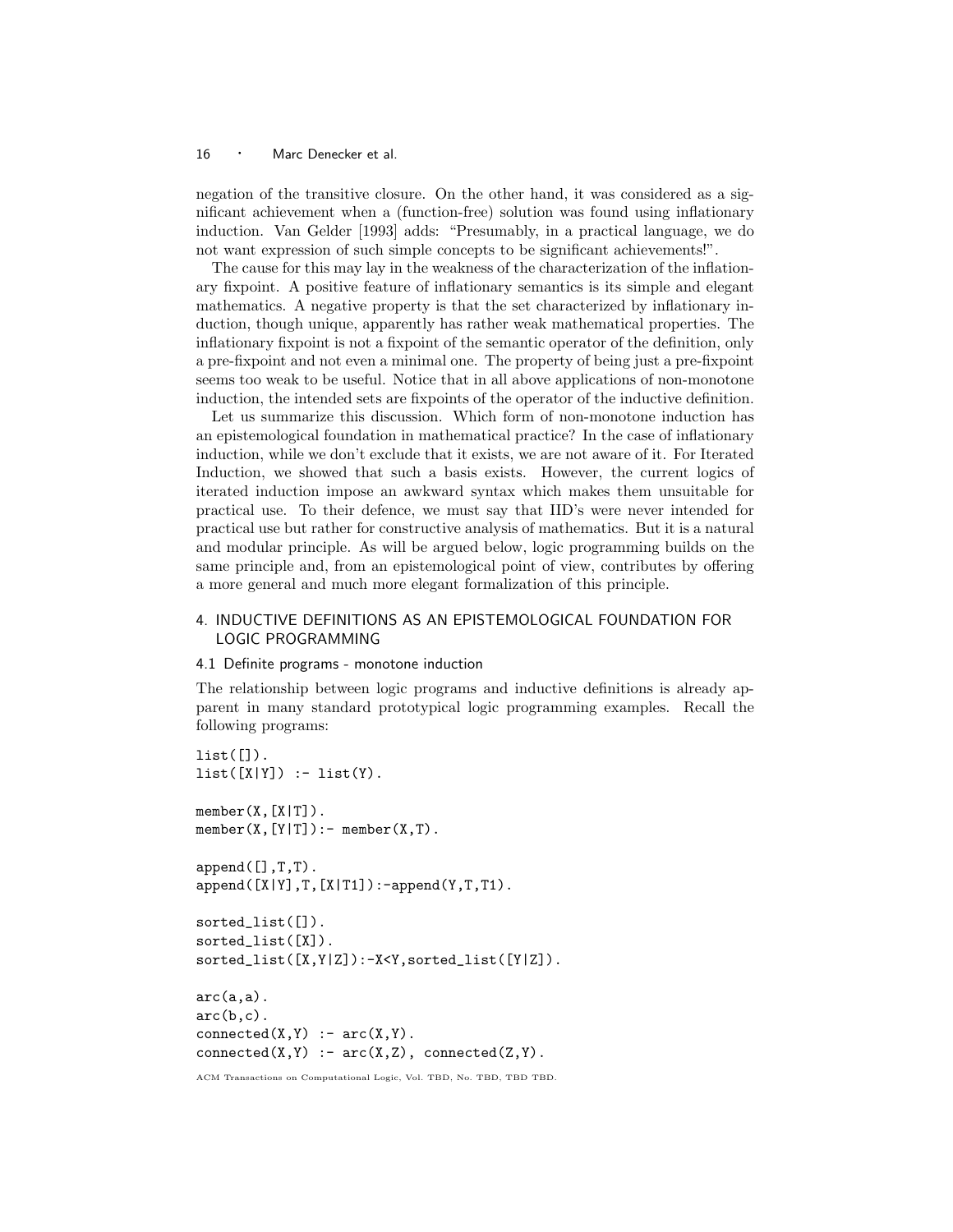These programs are natural representations of inductive definitions of the concepts. Interpreting them as inductive definitions provides a justification for deducing that the atoms member(a, $[b, c]$ ), append( $[a, b]$ , $[c, d]$ , $[a, d]$ ) as well as sorted list( $[1,3,2]$ ) are false, facts which could not be justified by interpreting these programs as Horn theories. Indeed, only positive facts can be deduced from a Horn theory.

At the syntactical level, there is a close relationship between the way inductive definitions are represented in logic programs and in mathematical logic. In particular, the mathematical logic form corresponds exactly to the right hand side of the completed definition of the predicate. For example, the completed definition [Clark 1978] of the member-program is:

$$
\forall x, y. member(x, y) \leftrightarrow \exists z. y = [x|z] \lor \exists z, t. y = [z|t] \land member(x, t)
$$

The right hand side of the equivalence is the formula that inductively defines the member relation. Thus, (finite) definite logic programs correspond to (a subclass of) positive existential inductive definitions.

Also at the semantical level, there is congruence between semantical methods in mathematical logic and in Logic Programming. Aczel [1977] gives an overview of three equivalent mathematical principles for describing the semantics of a (positive) inductive definition. They are equivalent with the way the least Herbrand model semantics of definite logic programs can be defined:

- —the least set or least Herbrand model definition.
- —the least fixpoint characterization.
- —The model can be expressed also as the interpretation in which each atom has a *proof tree*<sup>11</sup>. Also this formalization has been used in Logic Programming, e.g. in [Denecker and De Schreye 1993].

The Logic Programming community devoted considerable attention to the study of the complexity and expressivity issues of definite logic programs. Not surprisingly, the results thus obtained resemble those found by Spector. Andréka and Németi [1978] found that definite (Horn) programs compute the same sets as positive existential inductive definitions, i.e. recursively enumerable sets (for the case of Herbrand interpretations, this result has been established already by Smullyan [1968]). That is, for a given recursively enumerable set S there is a normal program  $P_S$  such that the language of  $P_S$  contains a predicate  $sol/1$  and a function symbol  $s/1$  and  $S = \{n : sol(s^n(0)) \in M_P\}$  where  $M_P$  is the least Herbrand model of  $P_S$ . In other words, the *least* fixpoint of the operator  $T_P$  allows for the computation of all recursively enumerable sets. But the converse is also true - sets computed by definite programs are recursively enumerable.

## 4.2 Stratified programs - iterated inductive definitions

Consider now the following examples of stratified or locally stratified logic programs:

% Using list/1, sorted\_list/1 unsorted\_list(L):-list(L), not sorted\_list(L).

<sup>11</sup>We will discuss those in detail below.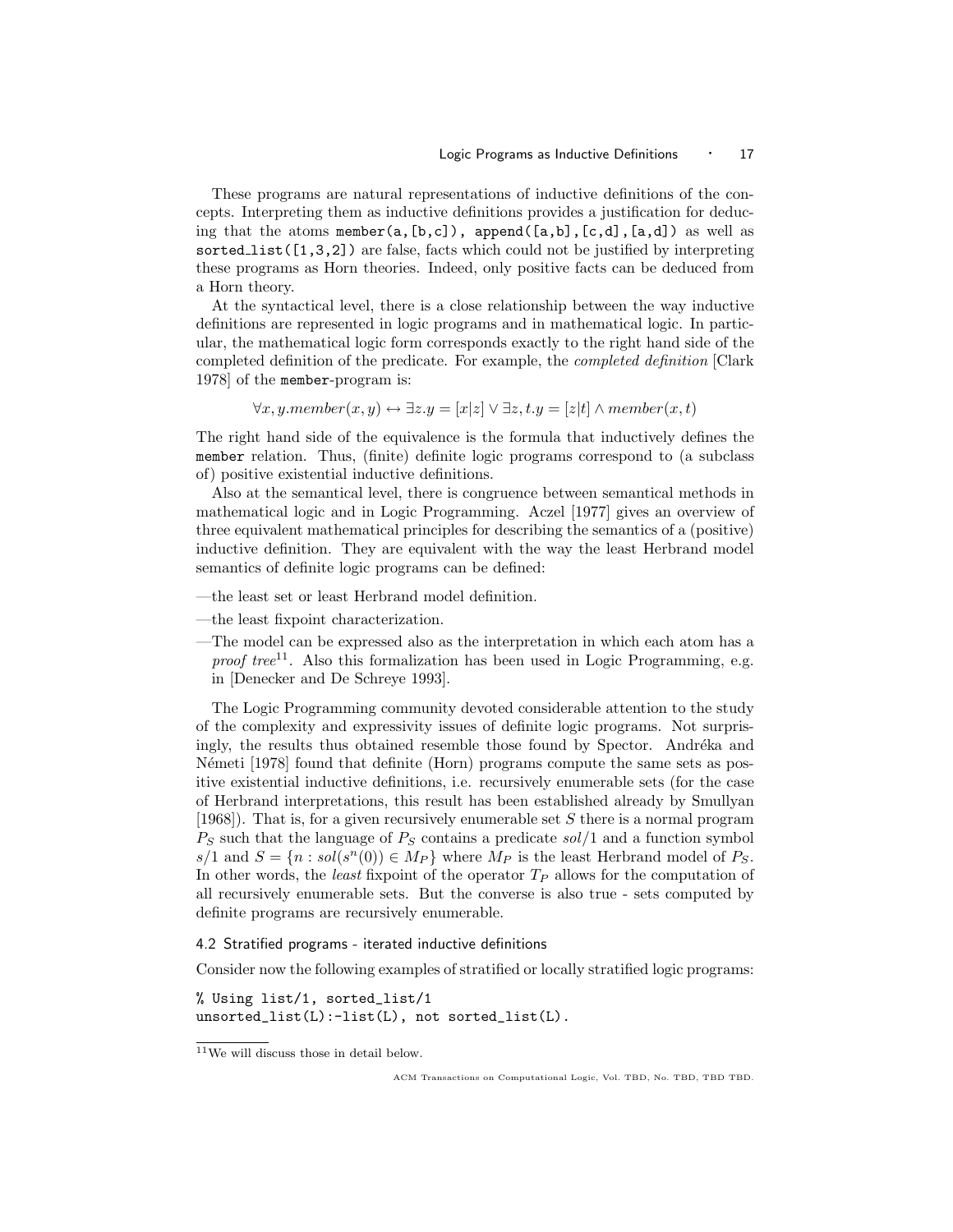% Using connected/2 disconnected( $X, Y$ ):-node( $X$ ), node( $Y$ ), not connected( $X, Y$ ).

% Using person/1, man/1  $woman(X):-person(X)$ , not man $(X)$ .

even(0).  $even(s(X)):-$  not  $even(X)$ .

These are clearly examples of iterated definitions. There is an obvious correspondence between (locally) stratified logic programs under perfect model semantics [Apt et al. 1988; Van Gelder 1988; Przymusinski 1988] and Iterated Inductive Definitions.

Let P be a stratified (or locally stratified) program with stratification  $(P_i)_{0 \leq i \leq n_P}$ . Let  $D_i$  be the set of all symbols that are defined in  $P_i$ . Then the perfect model of P is the union  $M_{n_P}$  of the sequence of Herbrand models  $(M_i)_{1 \leq i \leq n_P}$ :

- $-M_1$  is the least Herbrand model of  $P_0$ ;
- $-M_{n+1}$  is the least Herbrand model of  $P_n$  such that the restriction of  $M_{n+1}$  to the symbols in  $\bigcup_{i\leq n} D_n$  is  $M_n$ .
- —In case when  $n_P$  is infinite, for a limit ordinal  $\lambda$ ,  $M_{\lambda}$  is the union of the increasing sequence  $(M_i)_{1 \leq i \leq \lambda}$ .

Though at the intuitive and semantical level, (locally) stratified logic programming and iterated inductive definition formalisms are analogous, there are substantial differences at the level of the syntactical sugar (and thus in their availability for programming). In the IID formalisms, a possibly transfinite sequence of positive inductive definitions is encoded in one (often quite complex) finite iterated induction formula. As the above examples, in particular the even program, illustrate (locally) stratified logic programs offer a much more simple and elegant syntax to represent inductive definitions. Yet, as will be argued in the next section, also this formalism imposes severe disadvantages.

The expressivity of the class of stratified programs has been studied by Apt and Blair [1990]. Specifically, they have shown that the Andréka-Németi-Smullyan result can be lifted in a very natural way. Namely, the stratified programs with  $n$ strata,  $n \geq 1$  compute precisely all  $\Sigma_{n+1}^0$  sets in the Kleene-Mostowski hierarchy<sup>12</sup>.

Thus the programs with n strata are complete for  $\Sigma_{n+1}^0$  sets of integers, and stratified programs compute *precisely* arithmetic sets. This result was significant for the following reasons. On one hand it pinpointed the expressive power of a natural class of programs. On the other hand it demonstrated that normal programs go

<sup>&</sup>lt;sup>12</sup>The formulas of the form  $\exists k_1 \forall k_2 \exists k_3...R$  (with  $n-1$  alternations of quantifiers), where R has no quantifiers, are called  $\Sigma_n^0$  -formulas. Sets with the definition of the form  $\{n : \varphi(n)\}$  where,  $\varphi$  is a  $\Sigma_n^0$  formula, are called  $\Sigma_n^0$  sets of natural numbers. Notice that in  $\Pi_1^1$  definitions defined above the quantifier over  $f$  was a function-theoretic quantifier. Here there are only number quantifiers. The classification of sets of natural numbers defined by  $\Sigma_n^0$  formulas and dually, by  $\Pi_n^0$  formulas is called the Kleene-Mostowski hierarchy.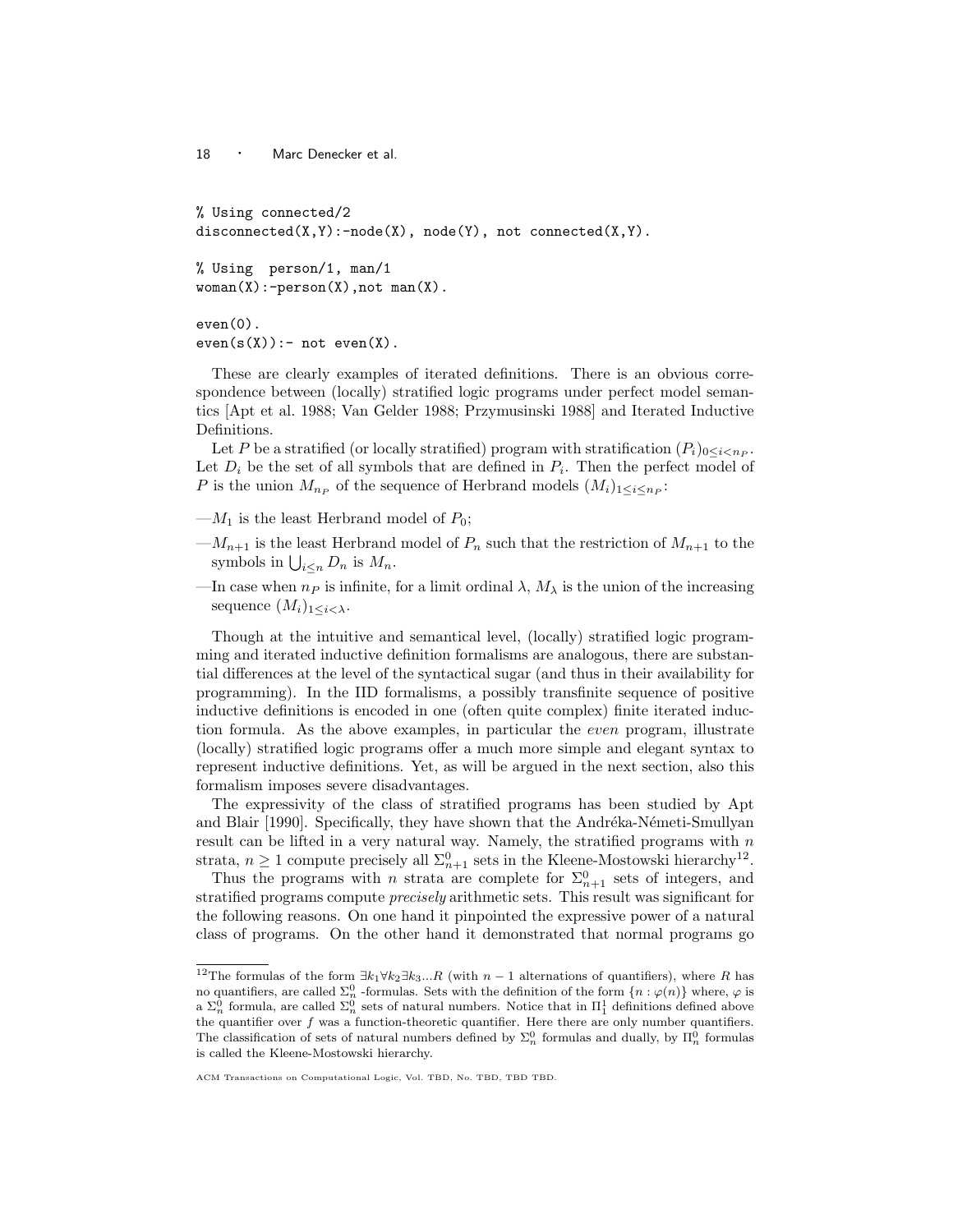beyond the generally accepted class of computable sets<sup>13</sup>.

REMARK 4.1. It is interesting to note that the inflationary fixpoint construction resurfaced in the context of logic programming, more precisely in the context of database investigations of logic programs with negation. Kolaitis and Papadimitriou [1991] advocate the use of the inflationary fixpoint as the semantics of normal programs. It is easy to see that in none of the above programs with negation, the inflationary fixpoint corresponds to the perfect model and with what most logic programmers would consider as the intended interpretation. For example, the inflationary fixpoint of even is the set of natural numbers; that of disconnected the total binary relation of nodes, that of unsorted list the set of all lists, etc..

## 4.3 A critique of syntactic stratification

A problem with stratification is that stratifiability of a program or definition is broken even by the most innocent syntactic changes. The following variant of the even program illustrates this. Assume that we introduce the predicate successor/2 to represent the successor relation. In what is essentially an innocent linguistic variant of the even program defined in the previous section, we can write down the following definitions for successor/2 and even/1:

```
successor(s(X),X).
even(0).
even(Y): successor(Y,X), not even(X).
```
This variant program is not longer locally stratified due to the presence of rule instances of the form:

```
even(m) :- successor(m,m), not even(m).
```
This simple example is just one out of a broad class of simple transformations that transform a stratified logic program into an unstratified logic program. A detailed study of semantics-preserving transformations has been conducted by Brass and Dix [1999] who showed that several classes of semantics can be characterized in these terms.

Another familiar example is the vanilla meta-interpreter [Bowen and Kowalski 1982] which consists of the following rules:

```
demo(true).
demo((P,Q)):-demo(P),demo(Q).demo(P):-atomic(P),clause(P:-Q),demo(Q).
demo(not P) :- not demo(P).
```
This program induces a transformation of a normal program to the vanilla metaprogram consisting of the above definition of demo augmented with the clause

 $^{13}[\mathrm{Blair}$  et al. 1995] generalized the Apt-Blair result for the case of locally stratified programs and the hyperarithmetical hierarchy. Further, Schlipf [1995b] proved that a complete  $\Pi_1^1$  set can be defined using the well-founded model (this result generalizes [Blair et al. 1995] result mentioned above). A further relationship between the set of all stable models of a normal program and effectively closed subsets of the Baire space has been established by Marek, Nerode, and Remmel [1994]. Finally, Ferry [1994] characterized the family of stable models of a normal program in terms of the inverse-Scott topology of Cantor space.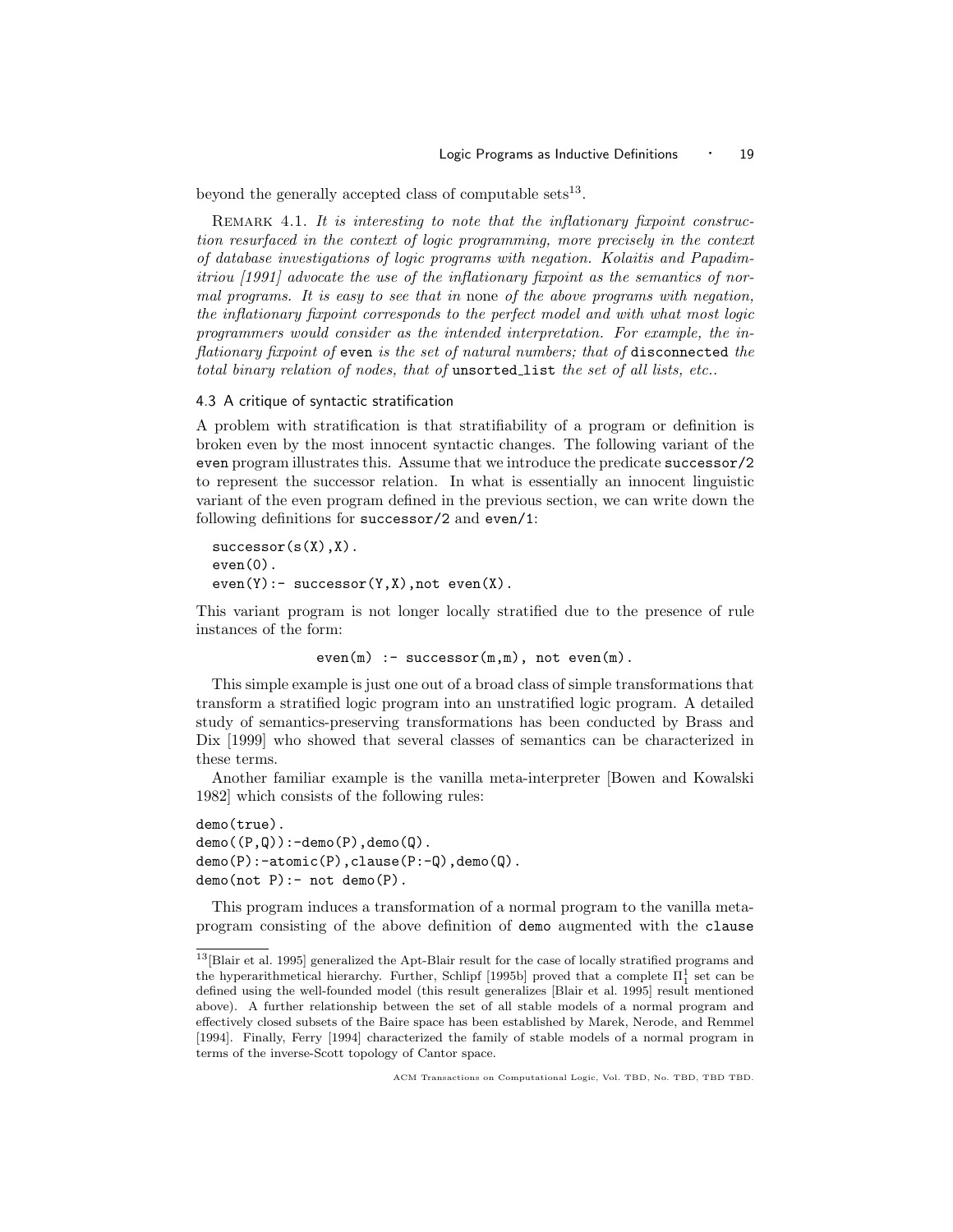representation of the program. This transformation transforms any normal program into a non-stratifiable program [Martens and De Schreye 1995]. For example, for any atom p, the grounding contains the following unstratifiable rules:

 $demo(p):$   $atomic(p), clause(p:-not p), demo(not p).$  $demo(not p) :- not demo(p)$ .

Consequently, syntactical restrictions such as stratification or local stratification are untenable in the sense that they cannot lead to robust formalisms for the representation of inductive definitions. At the same time, the above examples show that also general, syntactically unstratifiable logic programs can still be interpreted as inductive definitions.

However, dropping the stratifiability constraint introduces several problems at the semantical level. In IID and stratified logic programming, the construction of the formal semantics of a definition is strongly based on the explicit stratification. Such base does not longer exist in the unstratified case. Consequently, alternative semantic techniques are needed to characterize the model of a generalized inductive definition. A second problem is that for some logic programs, in particular those with recursion through negation, the interpretation as inductive definitions breaks down. This problem is considered in section 5.1.

## 4.4 Normal programs - general non-monotone inductive definitions

This section presents and argues the main thesis of this paper, that the well-founded semantics of logic programming [Van Gelder et al. 1991] provides a more general and more robust formalization of the principle of iterated inductive definition that applies beyond the stratified case. Under this semantics, logic programming can be naturally seen as a generalized non-monotone inductive definition logic not suffering from the aforementioned limitations imposed by syntactic stratification. The arguments below are based on and extend the discussion in [Denecker 1998].

First, the well-founded semantics is a conservative extension of the perfect model semantics; the well-founded model of a (locally) stratified program is its perfect model. Second, many transformations of the type illustrated in the previous section which may transform stratified into unstratified programs, preserve the wellfounded model — see [Brass and Dix 1999].

The third argument is based on the analogy between the well-founded semantics and the semantic principle used in IID and stratified logic programming. Przymusinski [1989a] showed that each logic program  $P$  has a *dynamic* stratification  $(P_i)_{0 \leq i \leq n_P}$  such that the well-founded model can be obtained by an iterated least model construction. In particular,  $P_i$  consists of all rules  $p : -B$  of P such that i is the least ordinal for which **p** is not undefined in the level  $i + 1$  of  $\mathcal{GL}_P$ . Then the well-founded fixpoint can be obtained by an iterated process of extending a 3-valued interpretation defining the atoms of level  $\langle i \rangle$  by extending it with the least model of  $P_i$ .

Below is an alternative attempt to show the deep structural similarities in the way the perfect model and the well-founded model are constructed. The well-founded semantics formalizes the same intuition of iterated induction but implements them in a superior, more robust and syntax independent way. To illustrate this, let us compare the formalizations. A stratified program  $P$  can be split up in a (possibly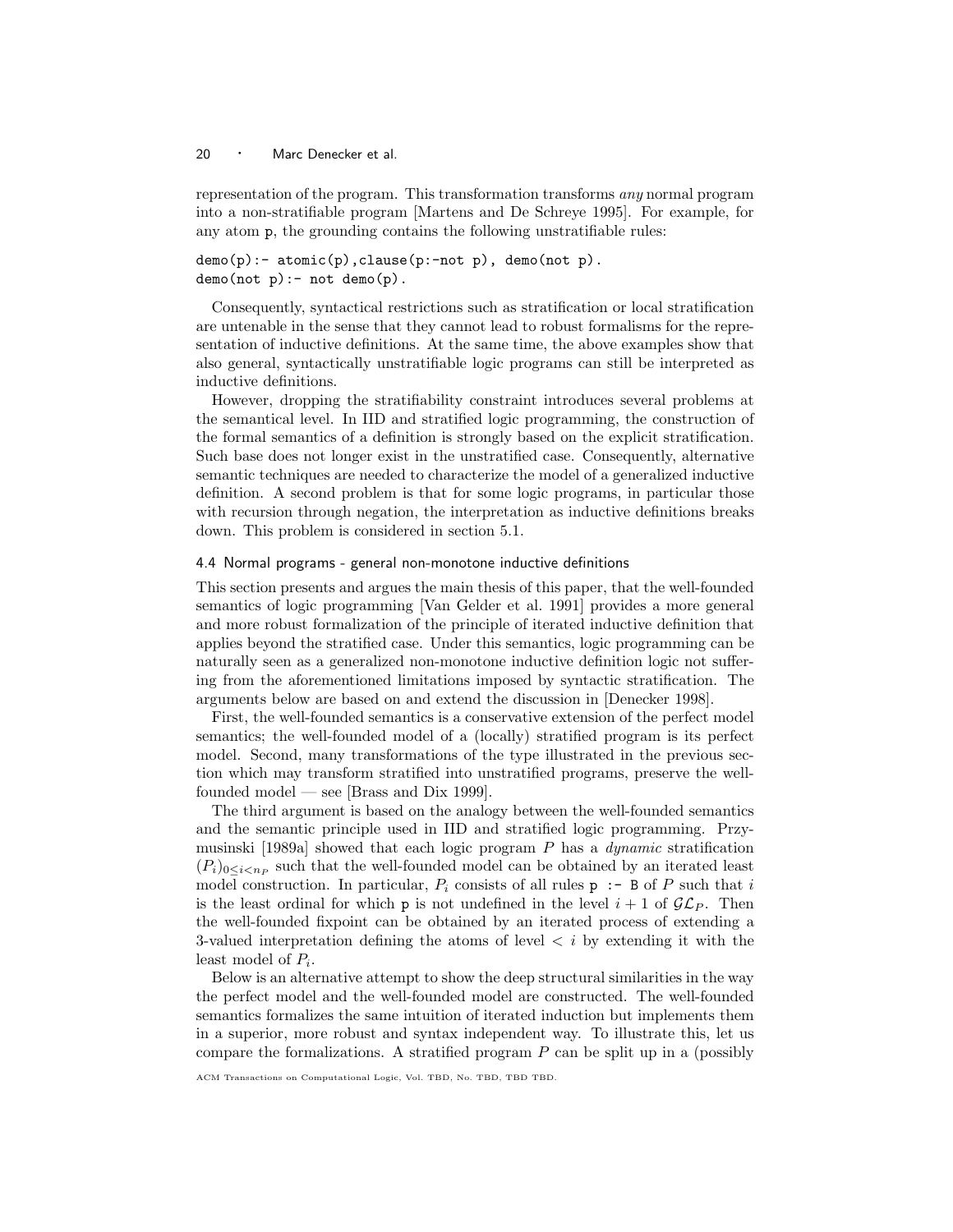transfinite) sequence  $(P_i)_{0 \leq i \leq n_P}$  of definitions  $P_i$  of a subset  $D_i$  of the atoms. If we fix the meaning of the already defined atoms, each  $P_i$  is a monotone definition. The perfect model is the limit  $M_P$  of the sequence  $(M_i)_{0 \le i \le n_P}$  where each  $M_{i+1}$  is obtained by applying the positive inductive definition  $P_i$  on  $M_i$ . Each  $M_i$  approximates  $M_P$  and gives the correct truth values on all atoms of  $\bigcup_{j. The role of$ the stratification in this process is to *delay* the use of some part of the definition until enough information is available to safely apply the positive induction principle on that part of the definition.

The same idea could be implemented in a different way, without relying on an explicit syntactical partitioning of the definition. As in perfect model semantics, the model could be obtained as the limit of a sequence of gradually more refined interpretations (monotonically increasing with respect to the knowledge ordering  $\leq_k$ defined in section 2). But rather than approximating by 2-valued interpretations of sub-alphabets, partial interpretations can be used; they also define the truth value of a subset of the atoms. Rather than extending at each level  $i$  the given interpretation  $M_i$  by applying the positive definition  $P_i$ ,  $M_i$  is extended by applying an operator that implements the positive induction principle. This operator takes as input a partial interpretation I representing well-defined truth values for a subset of atoms, and derives an extended partial interpretation defining the truth values of other atoms that can be derived by positive induction. Definition of truth values of atoms for which not enough information is available is delayed.

The key challenge in the above enterprise is to define an operator that embodies the principle of positive induction in the context of definitions with negation. In [Denecker 1998], it is argued that the multi-valued Gelfond-Lifschitz operator  $\mathcal{GL}_P(\cdot)$  of section 2 is an answer to this problem. Below we give an alternative definition for this operator based on proof-trees; this formalization shows very clearly the correspondence with positive induction. The definition is restricted to the threevalued case; this suffices for our purposes: the approximations of the well-founded model computed during fixpoint computation are three-valued.

Let  $P$  be a ground program. We assume that each atom occurs as the head of a rule, and that each rule has a non-empty body. To obtain this, it suffices to add to the program the rule  $p:-f$  for each atom p with the empty definition and to transform every atomic rule p. to the rule p:-t. This preprocessing allows for a more uniform treatment.

DEFINITION 4.2. A proof-tree  $\mathcal T$  for an atom  $p$  in a normal program  $P$  is a tree labeled with literals such that:

- p is the root of  $\mathcal{T}$ ;
- each non-leaf node is an atom q; its direct descendants are the literals in the body B of some rule  $q:$  - B of P;
- each leaf is either  $t, f$  or a negative literal.
- there are no infinite branches.

This definition formalizes the notion of a candidate proof. Note that the leaves of proof-trees of a definite program  $P$  are all  $t$  or  $f$ . The least model of a definite program can be characterized as the set of all atoms that have a proof-tree without f among the leaves.

The intuition of the positive induction operator can be expressed as follows.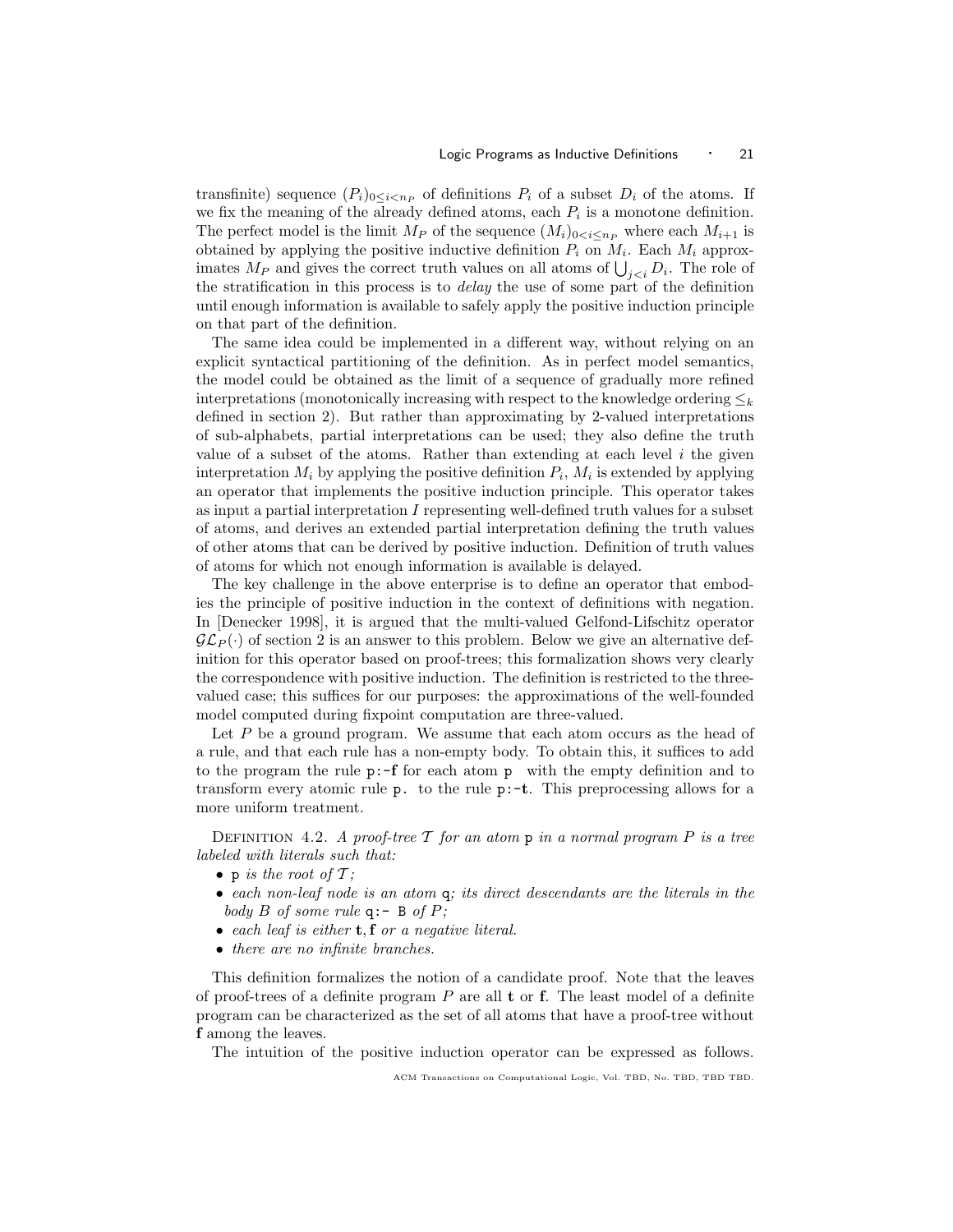Assume that we have constructed a partial interpretation I which assigns correct truth values to a subset of atoms as defined by  $P$ . We can extend  $I$  in the following way. Assume that an atom  $p$  has a proof-tree with only true leaves w.r.t.  $I:$  either t or negative literals not q where  $I(q) = \mathbf{f}$ . In that case, it is justified to extend I by assigning t to p. On the other hand if each proof-tree for p contains a false leaf (either f or a negative literal not q where  $I(q) = t$ ), then it is impossible to prove  $p$  no matter how I is further extended; consequently, it is justified to extend I by assigning f to p. All other atoms have at least one proof-tree without false leaves and at least one undefined leaf not q and no proof-tree with only true leaves; the computation of the truth value of such an atom must be delayed until all leaves of one of its proof trees are known to be true or all proof-trees are known to contain at least one false leaf.

The above intuition is formalized as follows:

DEFINITION 4.3. The Positive Induction Operator  $\mathcal{PI}_P$  maps partial interpretations  $I$  to  $I'$  such that for each atom  $p$ :

- $-I'(p) = t$  if p has a proof-tree with all leaves true in I.
- $-I'(p) = f$  if each proof-tree of p has a false leaf in I;
- $-I'(p) = u$  otherwise, i.e. if no proof-tree of p has only true leaves but there exists at least one without false leaves.

It is straightforward to see that  $\mathcal{PI}_P$  is monotone (w.r.t.  $\leq_k$ ): indeed, if  $I \leq_k J$ , each proof tree with only true leafs in  $I$  has only true leaves in  $J$ ; each proof tree with a false leaf in I has a false leaf in J. Consequently, if  $p$  is true or false in  $\mathcal{PI}_P(I)$ , then it has the same truth value in  $\mathcal{PI}_P(J)$ .

Given a partial interpretation I,  $\mathcal{PI}_P$  computes the truth value of all atoms that can be obtained by applying monotone induction starting from  $I$ ;  $\mathcal{PI}_P$  delays the computation of the truth value of all other atoms. Thus, iterating the operator  $\mathcal{PI}_P$  corresponds to the process of iterating monotone induction.

PROPOSITION 4.4.  $\mathcal{PI}_P$  coincides with  $\mathcal{GL}_P$  on 3-valued interpretations.

PROOF. We begin by showing that our proposition is true for 2-valued interpretations.

Let  $I$  be an arbitrary 2-valued interpretation. First, we show that if an atom  $p$ is true in  $\mathcal{PI}_P(I)$ , then p is true in  $GL_P(I)$ .

Consider the set  $S$  of all proof-trees of the program  $P$  with only true leaves in I, with a root false in  $GL_P(I)$ . We must show that this set is empty. It is straightforward to see that the collection of proof-trees of  $P$  is a well-founded order under the subtree relation. That is, each non-empty set of proof-trees contains a minimal element. Consequently, S contains a minimal element  $\mathcal T$  with a root p false in  $GL_P(I)$ . At the top level of T, some rule  $p : B$  of P is used such that (1)  $\mathcal T$  comprises a strict subtree without false leaves for each atom q in B and (2) all negative literals in B are true in  $I$ . From (1) and the minimality of  $T$  it follows that each q is true in  $GL_P(I)$ . From (2) it follows that  $P<sup>I</sup>$  contains the rule p :-B' where B' is obtained from B by eliminating all negative literals. Consequently, applying  $T_{P^I}$  on  $GL_P(I)$  yields p. This is a contradiction, because  $GL_P(I)$  is a fixpoint of  $T_{P^I}$ . This proves the  $\Rightarrow$ .

ACM Transactions on Computational Logic, Vol. TBD, No. TBD, TBD TBD.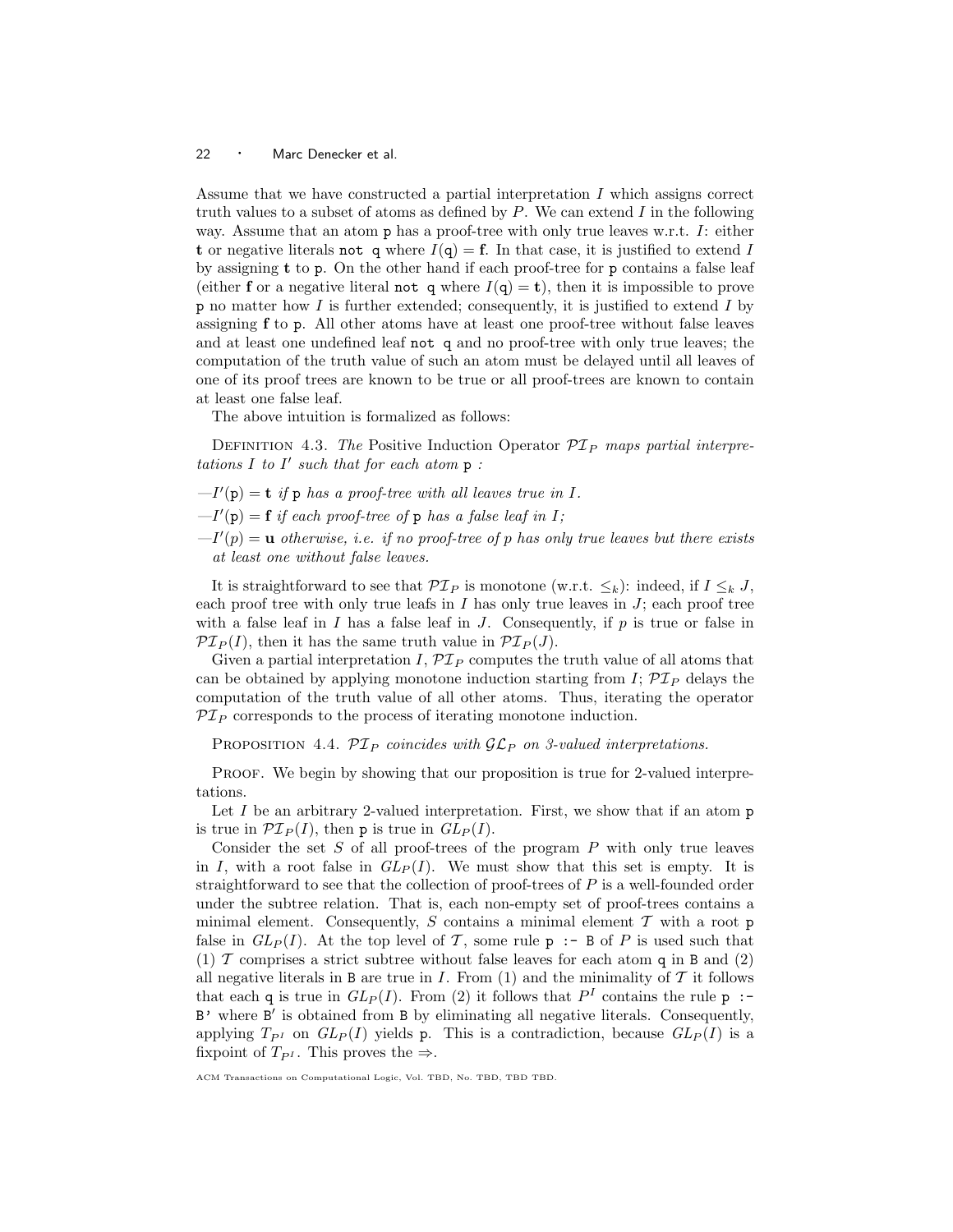For the opposite direction, assume that atom **p** is true in  $GL_P(I)$ . We construct a proof-tree for p by induction on the levels of the operator  $T_{PI}$ . Assume that for some ordinal  $\alpha$ , each atom of level  $\beta < \alpha$  has a proof-tree without false leaves. Let p be an atom of level  $\alpha$ . Then for some rule p :- B of  $P^I$ , each atom in B belongs to a level  $\beta < \alpha$  and by the induction hypothesis, it has a proof-tree. By construction of  $P^I$ , there exists a rule  $p : B'$  of P such that B' extends B with negative literals that are true in I. Obviously, this rule and the proof-trees of the atoms in B can be used to construct a proof-tree for p.

Finally, we extend the argument to the general 3-valued interpretations. Given an arbitrary 3-valued interpretation  $I = \langle I_1, I_2 \rangle$  (i.e.  $I_1 \leq_k I_2$ ). Recall that  $\mathcal{GL}_P(I) =$  $\langle GL_P(I_2), GL_P(I_1) \rangle$ , and let  $\mathcal{PI}_P(I) = \langle J_1,J_2 \rangle$ .

Note that an atom p is true (resp. false) in  $\mathcal{PI}_P(I)$  iff it is true in  $J_1$  (resp. false in  $J_2$ ). Vice versa a literal not q is true (resp. false) in I iff it is true in  $I_2$  (resp. false in  $I_1$ ). Therefore, a proof-tree of P has only true leaves in I iff it has only true leaves in  $I_2$ , and has a false leaf in I iff it has a false leaf in  $I_1$ . Consequently,  $J_1 = \mathcal{PI}_P(I_2)$  and  $J_2 = \mathcal{PI}_P(I_1)$ . Since  $\mathcal{PI}_P$  and  $GL_P$  coincide on the 2-valued interpretations, the argument is complete.  $\Box$ 

This proposition shows that  $\mathcal{GL}_P$  is an operator performing monotone induction, and that the well-founded model is the model obtained by iterating monotone induction. This, together with our discussion of Iterated Inductive Definitions, shows that the well-founded semantics is an alternative formalization of iterated induction.

## 4.5 Conclusions

The well-founded model of a stratified program coincides with the perfect model and is preserved by transformations that destroy syntactic stratification. Beyond the class of stratified programs, we have pointed to the strong structural resemblances between IID and perfect model construction and the way the well-founded model is constructed. We find essentially the same ingredients:

- —Computation by  $\leq_k$ -monotonically increasing sequence of approximating partial interpretations.
- —Delaying computation of truth values of atoms for which no sufficient information is available.
- —Deriving truth values by monotone induction.

The superiority of the well-founded model construction lies in the fact that there is no need for an a priori splitting of the program in different levels. The Positive Induction Operator  $\mathcal{PI}_P$  looks at the complete program and derives truth values whenever sufficient information is available.

Consequently, we postulate the thesis that the well-founded semantics formalizes the principle of non-monotone iterated induction. This thesis is about the relation between a mathematical theory and an empirical reality, in particular the notion of (general) inductive definition as found in mathematics. Such a thesis of course cannot be formally proven; it is a thesis of a similar nature as e.g. Church's thesis.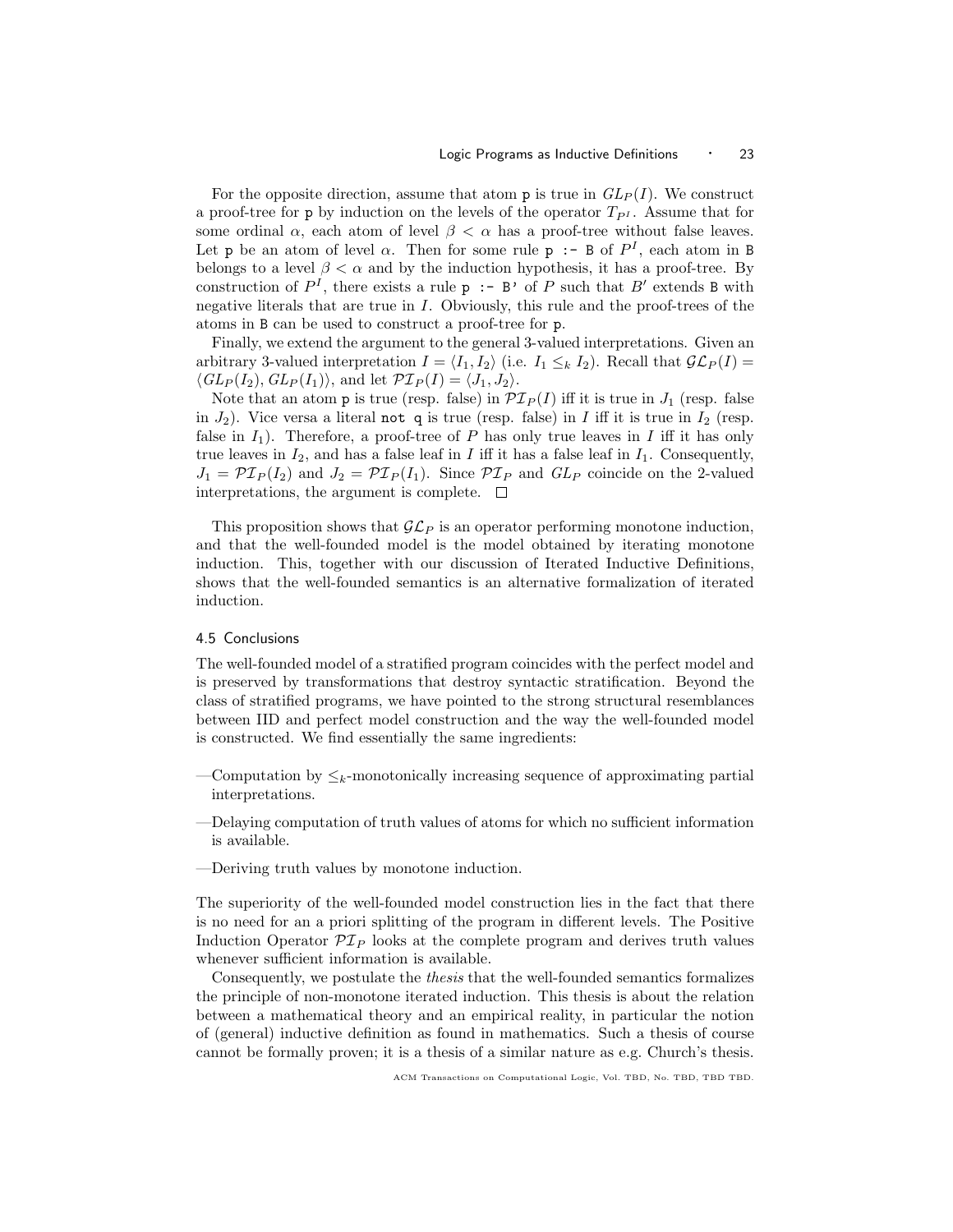## 5. DISCUSSION

#### 5.1 Total definitions

An aspect that we have ignored so far is that for some programs, the well-founded model is partial. Consider for example the following program which is a formalization of the barber's paradox.

```
shaves(b,X) :- citizen(X), not shaves(X,X).
citizen(a).
citizen(b).
```
...

The well-founded model of this program is partial and does not define the truth value of the atom shaves $(b,b)$ . The reason is the *recursion through negation*. If shaves $(b, b)$  is false then the rule body is true and one can infer that shaves $(b, b)$ is true; however the rule by which that atom is inferred is then no more applicable and the support for its truth is lost.

A natural quality criterion for definitions is that they define the truth values of all atoms of the defined predicates. This criterion boils down to the requirement that good definitions should have a two-valued well-founded model. We call such definitions total definitions. When the requirement of stratifiability is dropped, the formalism allows definitions for which this quality criterion does not hold. Partial models point to bugs in the definition. The set of undefined atoms identifies exactly the atoms that are ill-defined. For programs with a partial well-founded model, the interpretation as inductive definitions breaks down to some extent.

There seem to be two sensible treatments for definitions that are not total. A rigorous treatment would be to simply consider them as inconsistent. In this strict view, we would define that the model of a normal program is the well-founded model if it is total; otherwise the program has no model. The result is a 2-valued logic in which definitions that are not total have no models and entail everything.

The approach to reject partial models and thus to treat non-total programs as inconsistent logical theories can be questioned. The problem of such a rigorous position is that it seriously complicates the design of query-answering systems which then not only should compute answers to a query but also check the consistency of the program, that is the fact that the well-founded model is total. The latter is in general an undecidable problem  $\left[\text{Schlipf } 1995a\right]^{14}$ . Even for programs for which it is feasible to prove that they are total, the cost of doing so could be prohibitive<sup>15</sup>. Moreover, in some complex applications, partial models simply cannot be avoided. An illustration is the theory of truth presented in Fitting [1997]. Fitting uses the well-founded semantics to define the truth predicate and obtains one in which the *liar* paradox ("I am a liar") is undefined  $(\perp)$  but the *truth sayer* ("I am true") is false.

Hence a more reasonable position is to accept definitions with partial well-founded models. The result is a kind of *paraconsistent* definition logic, i.e. a logic in which definitions with local inconsistencies do not entail every formula. In the context

 $^{14}\rm{Schlipf}$  showed that the set of indices of finite programs for which the well-founded semantics is 2-valued forms a  $\Pi_1^1$ -complete set.

<sup>&</sup>lt;sup>15</sup>But note that showing totality of the program should be done only once, not for every query.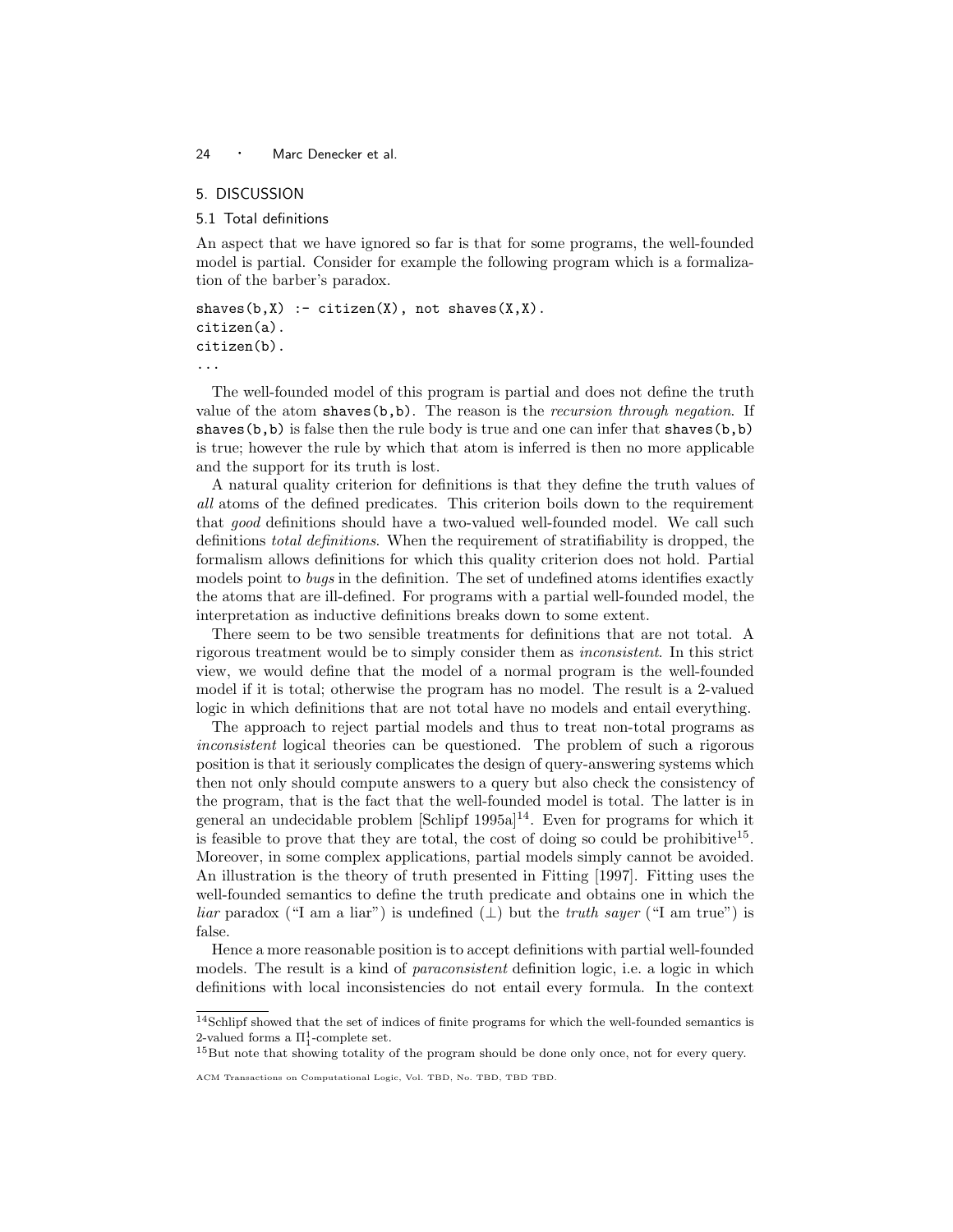of logics for definitions, 3-valued well-founded semantics offers an answer to an old critique on classical logic, namely that it collapses totally in the case of inconsistency.

## 5.2 Computational aspects

As discussed in [Apt and Blair 1990], the perfect model and hence the well-founded model is not recursively enumerable for all programs and no effective proof procedure is possible for the general case. However computation is effective for function free logic programs (Datalog). As proven in [Van Gelder 1993], the data complexity of Datalog<sup>16</sup> under the well-founded semantics is polynomial time; this is better than the computational complexity of the stable model semantics [Gelfond and Lifschitz 1988]. For instance the existence problem for stable models of Datalog programs is NP-complete. Similarly, "membership-in-some" problem for such programs is also NP-complete, while the "membership-in-all" problem is co-NPcomplete [Marek and Truszczyński 1991].

With the introduction of tabling [Tamaki and Sato 1986] and the development of the SLG resolution procedure [Chen and Warren 1996], more powerful top down proof procedures became available. It is proven in [Chen and Warren 1996] that SLG is sound and search space complete with respect to the well-founded partial model and is polynomial time in case of function free programs.

The impossibility of a complete proof procedure could be considered a drawback with respect to the completion semantics. Indeed, the SLDNF proof procedure [Lloyd 1987] is known to be complete for certain classes of programs under the completion semantics — see [Apt and Bol 1994] for an overview. First, we believe it is more important to use a semantics that corresponds to the intuitive meaning of a program than one for which complete proof procedures exist. Second, despite completeness results for SLDNF, in practice the completeness of SLD(NF) is lost anyway due to the use of the depth-first search strategy of Prolog implementations. So, Prolog programmers are used to (sound but) incomplete proof procedures. In the current systems, incompleteness is caused either by non-termination or by floundering. Users know that they have to reason about this and have developed methodologies to avoid these problems. To some extent, reasoning about the decidability of a class of queries of interest can even be automated. Indeed, as mentioned, decidability of a query is closely related to non-floundering termination of the query. Techniques for analysis of termination of SLD [De Schreye and Decorte 1994] and of SLG [Verbaeten et al. 2001] exist. Floundering can be analyzed by means of abstract interpretation [Cousot and Cousot 1977], more specifically by groundness analysis [Marriott and Søndergaard 1993]. Of course, due to the undecidability results, these techniques cannot be complete.

## 5.3 Inductive definitions in the absence of complete knowledge

A logic program, which expresses a correct inductive definition has a unique wellfounded total model. This presupposes that the programmer, when writing the program, has complete knowledge of the problem domain and can define each predicate of the program.

<sup>16</sup>As defined in [Vardi 1982].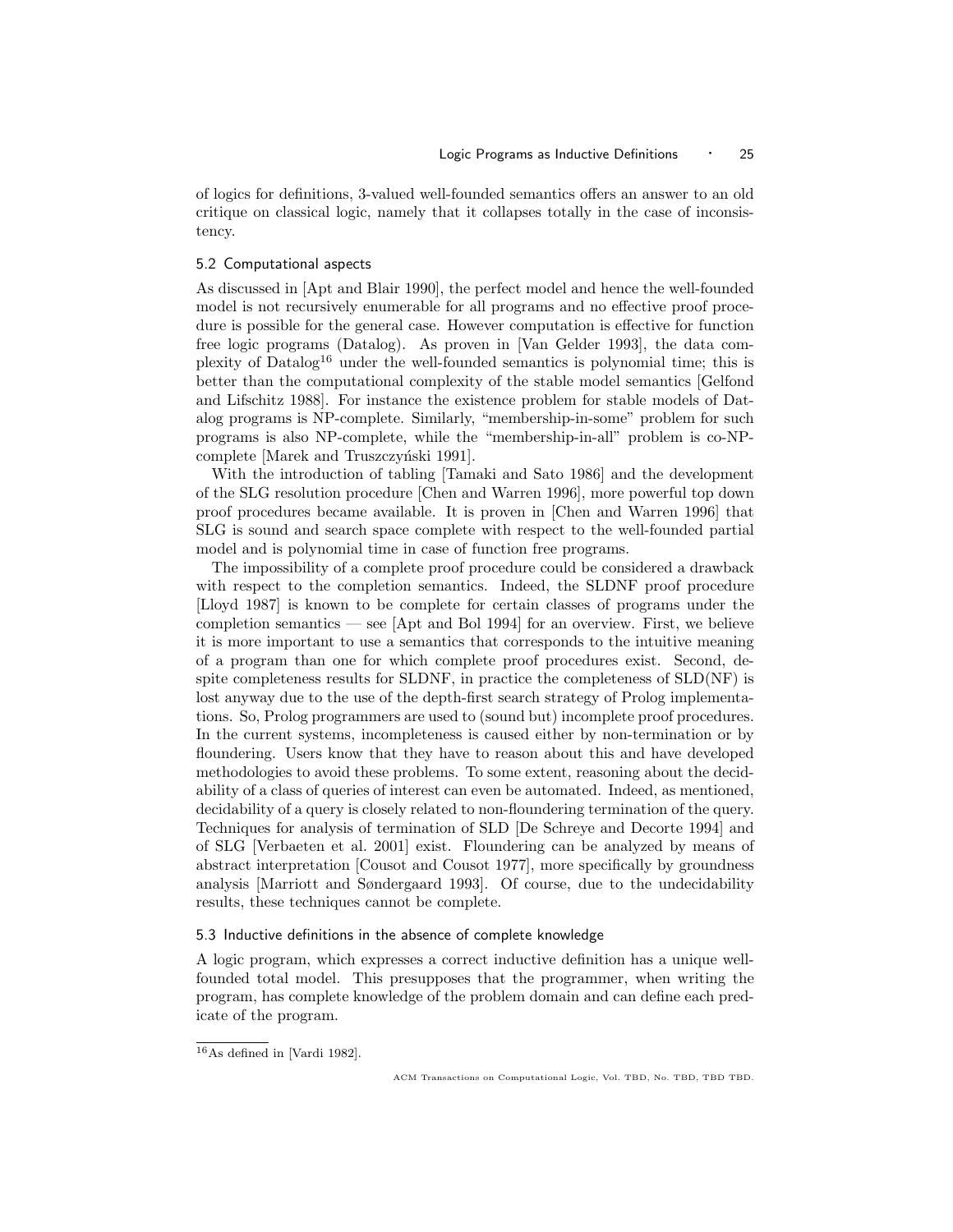In recent years, several Logic Programming extensions capable of representing incomplete knowledge have been proposed. One is Abductive Logic Programming [Kakas et al. 1992; Denecker 1995], an extension of logic programming by means of abductive reasoning. An abductive logic program is a triple  $\langle A, P, IC \rangle$  consisting of a set  $A$  of abducible (or open) predicates, a logic program  $P$  defining the set of non-abducible predicates and a set  $IC$  of classical logic constraints. Another new paradigm is Answer Set Programming [Marek and Truszczyński 1999; Lifschitz 1999; Niemelä 1999. This approach is based on the stable model semantics [Gelfond] and Lifschitz 1988] and is fundamentally different from the view we have developed so far. Under the stable model semantics, a normal program is viewed not as a set of definitions but as a set of rules expressing constraints on the problem domain. Stable models are "possible sets of beliefs that a rational agent might hold" given the rules of the program [Gelfond and Lifschitz 1988].

There are more possibilities, in fact. For instance, the interpretation of a normal program as an inductive definition can and has been adapted to cope with missing knowledge at the predicate level. The approach consists of distinguishing between defined predicates and open predicates. The latter are predicates for which the program contains no definition (to be distinguished from predicates with empty definition). We illustrate it with an example for finding the Hamiltonian cycles in a finite directed graph<sup>17</sup>. The unknown Hamiltonian cycle can be expressed by a binary predicate in/2; the property that all nodes have to be reachable from a particular node (say node 1) can be defined by a predicate reachable/1. This gives the following piece of code:

```
open in/2
node(1).
...
edge(1,2).
...
reachable(U) :- in(1,U).
reachable(V) :- reachable(U), in(U,V).
```
Note that the reachable/1 predicate depends on the open predicate in/2. Given a definition for in/2, it is a correct inductive definition and determines a unique model. However not every model (in the language of the program) of in/2 is a Hamiltonian cycle. As in Answer Set Programming, the set of candidate models has to be constrained. For this task, first order logic is an excellent tool. The constraints that the cycle must pass over the edges and must visit all nodes exactly once can be expressed as the following set of constraints<sup>18</sup>:

 $edge(U,V)$  <- in(U,V).  $V=W \leftarrow in(U,V), in(U,W).$  $U=V \leftarrow in(U,W), in(V,W).$  $reachable(U) < - node(U)$ .

 $18\text{We use} \leftarrow$  to stress that these are FOL integrity constraints and not program rules or queries.

<sup>&</sup>lt;sup>17</sup>The interested reader can find a solution by means of the Answer Set Programming paradigm in [Lifschitz 1999].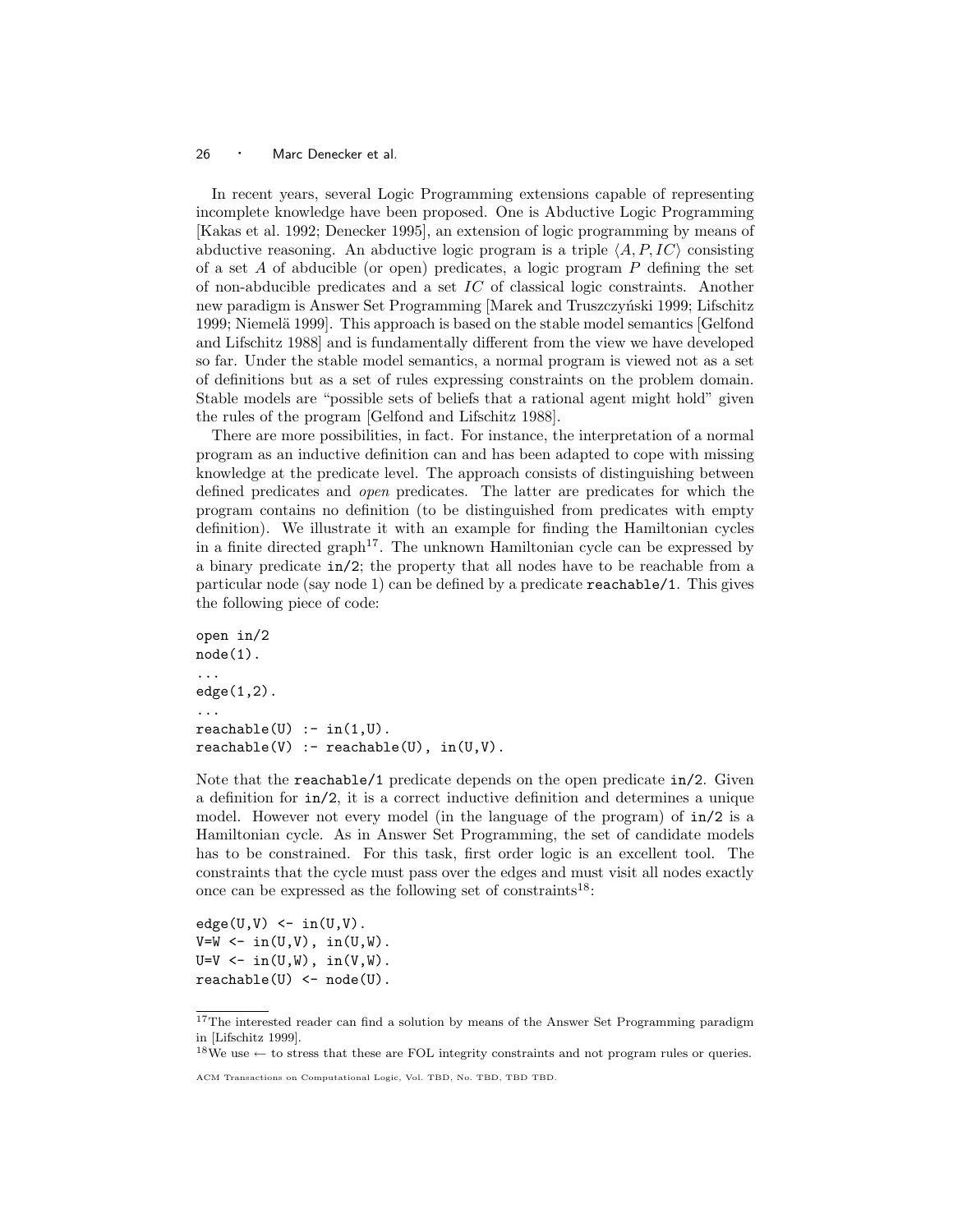Under these constraints, models of  $in/2$  are restricted to be Hamiltonian cycles. Note that the last constraint does not involve directly the open predicate (but reachable/ depends on it).

The distinction between definitions and partial knowledge is similar to the distinction in the literature of knowledge representation between assertional knowledge and definitional knowledge [Reichgelt 1991].

As the example shows, combining inductive definitions of defined predicates in terms of open predicates with FOL formulas gives an expressive language facilitating the declarative formulation of problems. The idea is elaborated in the inductive definition logic presented in [Denecker 2000]. A theory of this logic, called ID-logic, consists of a set of FOL formulas and a set of definitions. In models of such theories, the defined predicates of a definition are interpreted by the well-founded model of the definition extending some interpretation of the open predicates. The FOL assertions filter away those well-founded models in which these assertions do not hold. This logic is closely related to and provides the epistemological foundation for abductive logic programming [Kakas et al. 1992] (under extended well-founded semantics [Pereira et al. 1991]), which in turn can be viewed as the study of abductive reasoning in the context of ID-logic.

## 5.4 Herbrand interpretations versus General interpretations

The use of the grounding of a program as a basis for defining semantics boils down to the use of Herbrand interpretations. The restriction to Herbrand interpretations imposes two assumptions at the knowledge level:

- —Domain Closure: every element of the domain of discourse is named by at least one ground term.
- —Unique Names: two different ground terms denote different objects.

These two restrictions imply that there is an isomorphism between the Herbrand Universe and the objects in the problem domain, i.e. that one knows all objects of interest and can distinguish between them. These axioms express complete knowledge of the domain of discourse. However as stated in [Denecker 2000], these restrictions are independent of each other and of the view of logic programs as inductive definitions. The inductive definition logic ID-logic introduced in [Denecker 2000] is based on general interpretations rather than Herbrand interpretations and comprises neither domain closure nor unique names axioms (but both can be expressed in ID-logic).

## 5.5 Closing the circle: a fixpoint theory for non-monotone operators.

Throughout this paper we have argued that the theory of inductive definitions in mathematical logic provides an epistemological foundation for Logic Programming. Vice versa, Logic Programming can contribute to the study of non-monotone induction in two ways. First, as argued above, the well-founded semantics can be seen as a more general and more robust formalization of the principle of iterated induction. Second, Logic Programming can also contribute to the algebraic theory of induction, namely the fixpoint theory of generalized operators.

Until recently, no fixpoint theory for general (monotone or non-monotone) operators was known that was modeling the principle of iterated induction. Building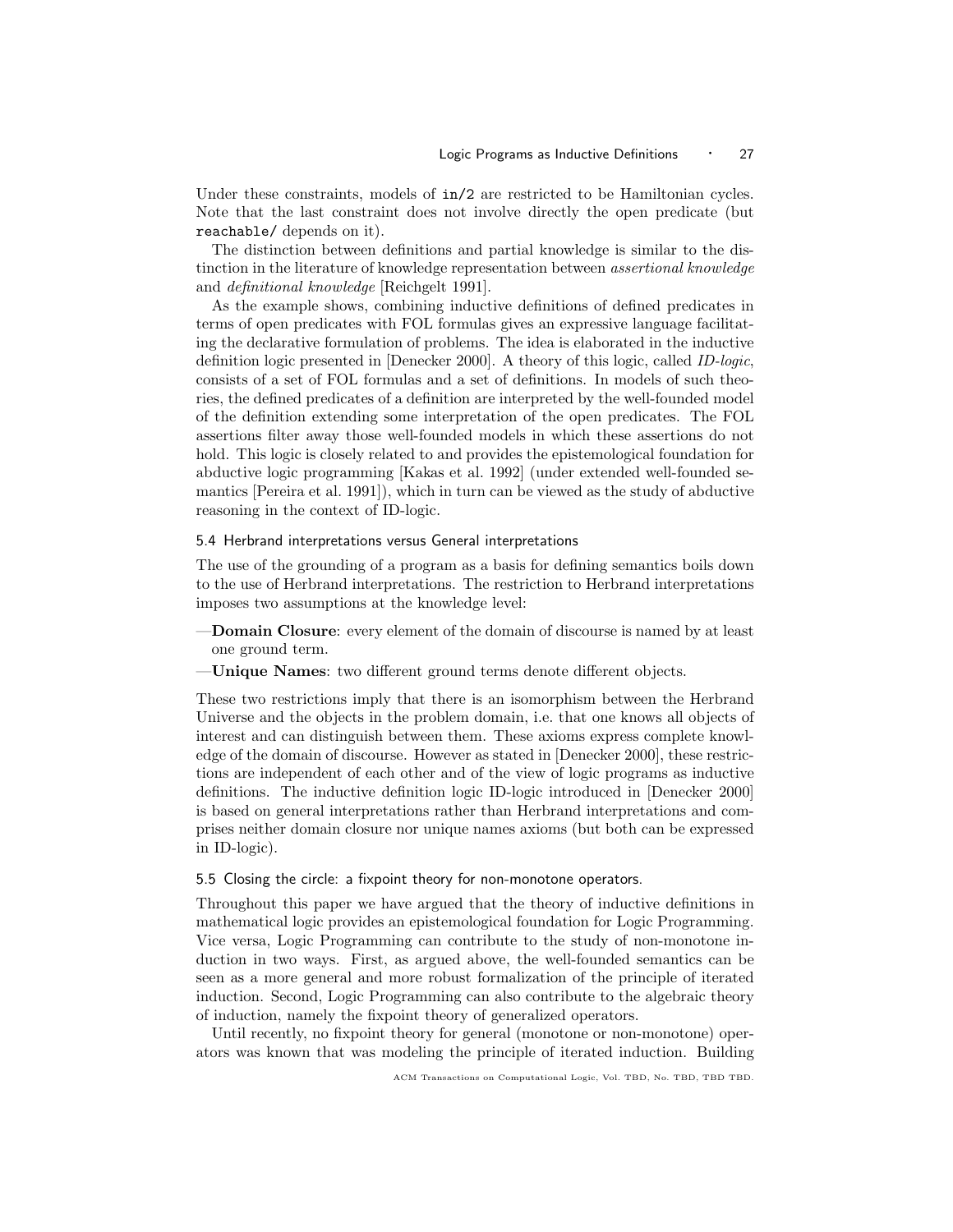on Fitting's work [Fitting 1993] on semantics of Logic Programming in bilattices, [Denecker et al. 2000] developed Approximation Theory, an algebraic fixpoint theory for general (monotone and non-monotone) operators in a lattice. This theory defines for each operator O a set of *stable fixpoints* and a unique well-founded fixpoint which is a pair  $(x, y)$  of lattice elements such that  $(x, y)$  approximates each stable fixpoint z (that is  $x \leq z \leq y$ ). This theory has two key properties: (1) it extends Tarski's fixpoint theory in the sense that if the operator  $O$  is monotone, then its well-founded fixpoint is the pair  $(x, x)$  where x is the least fixpoint of O (in this case,  $x$  is also the unique stable fixpoint of  $O$ ), and  $(2)$ , the well-founded fixpoint of the immediate consequence operator  $T_P$  of a normal program is exactly the well-founded model of P.

In combination with the arguments in section 5.1 that well-founded semantics is a generalized principle of non-monotone induction, we put forward the thesis that Approximation Theory is the natural fixpoint theory of generalized non-monotone induction.

## 6. CONCLUSIONS

We have revisited the semantics of logic programming. We have developed the thesis that logic programs can be understood as inductive definitions. Elaborating on ideas originally proposed by one of the authors in [Denecker 1998], we have argued that their interpretation as inductive definition gives a more solid epistemological foundation for their canonical models than a reference to common sense. Moreover, this interpretation corresponds to the well-founded semantics. Next, we have shown that this reading of logic programs extends the notion of iterated inductive definitions as studied so far in mathematical logic. Finally, we have elaborated on some of the consequences of this thesis.

We believe that *logic programs as definitions* offer a simple, elegant and powerful conceptualization of logic programming, within reach of comprehension for a broad audience not versed in the literature on semantics of negation and moreover, that it reconciles the semantics of logic programs with the intuitions and expectations of programmers inspired by Kowalski's vision of logic as a programming language.

## Acknowledgements

The authors thank Krzysztof R. Apt for his encouragement as well as a number of valuable suggestions. The anonymous referees suggested a number of improvements. The first author also wants to thank Danny De Schreye and Eugenia Ternovska for support and comments on earlier versions of the paper.

#### REFERENCES

- Aczel, P. 1977. An Introduction to Inductive Definitions. In Handbook of Mathematical Logic, J. Barwise, Ed. North-Holland Publishing Company, 739–782.
- ANDRÉKA, H. AND NÉMETI, I. 1978. The Generalized Completeness of Horn Predicate Logic as a Programming Language. Acta Cybernetica 4, 3–10.
- APT, K. AND BLAIR, H. 1990. Arithmetical classification of perfect models of stratified programs. Fundamenta Informaticae 13, 1, 1–17.
- Apt, K., Blair, H., and Walker, A. 1988. Towards a theory of Declarative Knowledge. In Foundations of Deductive Databases and Logic Programming, J. Minker, Ed. Morgan Kaufmann, 89–148.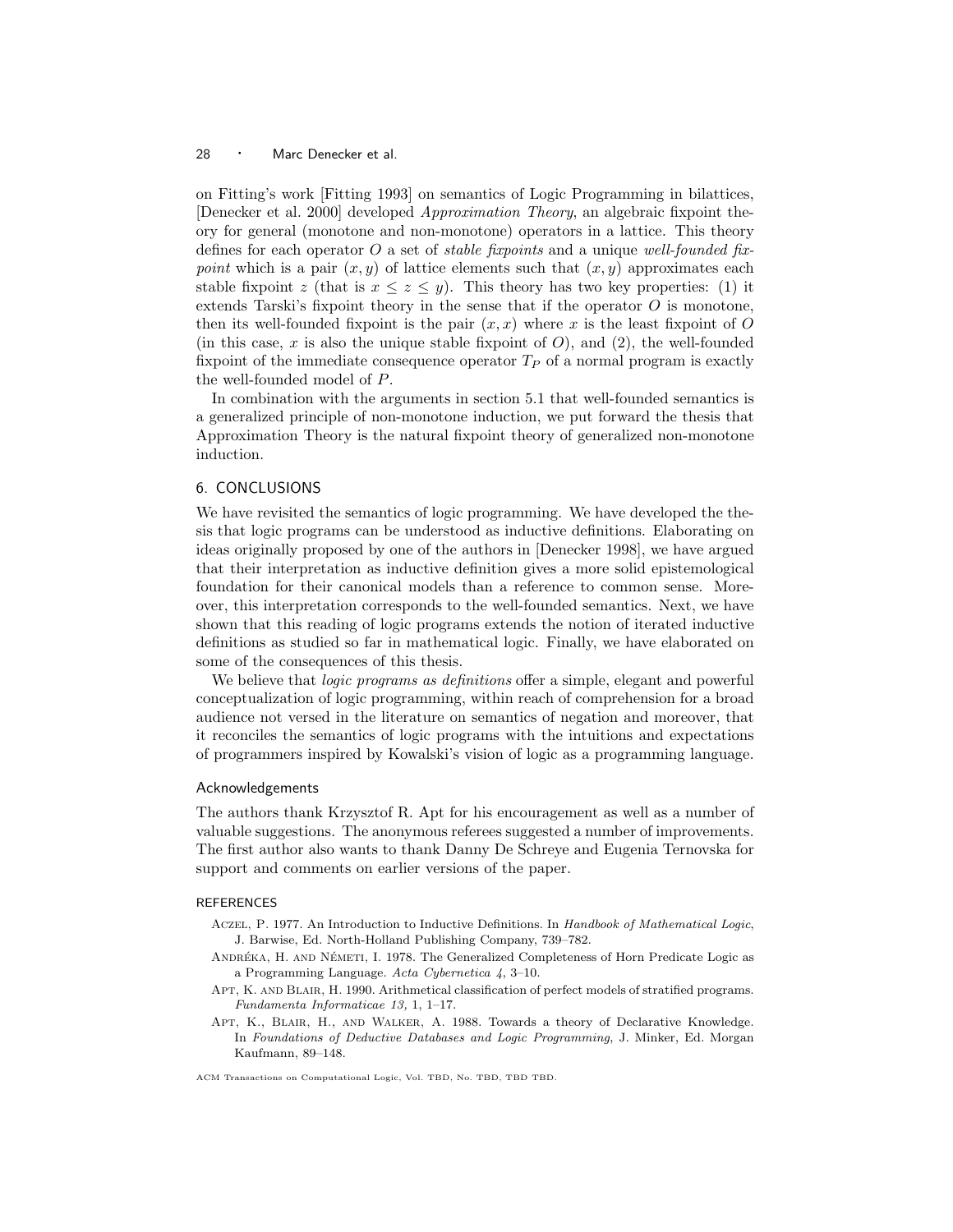- Apt, K. and Bol, R. 1994. Logic programming and negation: a survey. Journal of Logic Programming 19-20, 9–71.
- Apt, K. R. and Emden, M. V. 1982. Contributions to the Theory of Declarative Knowledge. Journal of the ACM 29, 3, 841–862.
- Barwise, J. 1977. Admissible Sets and Structures. Springer Verlag.
- Blair, H., Marek, V., and Schlipf, J. 1995. The expressiveness of locally stratified programs. Annals of Mathematics and Artificial Intelligence 15, 209–229.
- Bowen, K. and Kowalski, R. 1982. Amalgamating Language and Metalanguage in Logic Programming. In Logic Programming, K. Clark and S.-A. Tärnlund, Eds. Academic Press, 153–172.
- Brass, S. and Dix, J. 1999. Semantics of (disjunctive) logic programs based on partial evaluation. Journal of Logic Programming 40, 1 (July), 1–46.
- Buchholz, W., Feferman, S., and Sieg, W. P. W. 1981. Iterated Inductive Definitions and Subsystems of Analysis: Recent Proof-Theoretical Studies. Lecture Notes in Mathematics, vol. 897. Springer-Verlag.
- CHEN, W. AND WARREN, D. 1996. Tabled evaluation with delaying for general logic programs. Journal of the ACM 43, 1 (January), 20–74.
- Clark, K. 1978. Negation as failure. In Logic and Databases, H. Gallaire and J. Minker, Eds. Plenum Press, 293–322.
- COLMERAUER, A., KANOUI, H., PASERO, R., AND ROUSSEL, P. 1973. Un système de communication homme-machine en Français. Tech. rep., GIA, Université d'Aix Marseille II, Luminy, France.
- Cousot, P. and Cousot, R. 1977. Abstract interpretation: A unified lattice model for static analysis of programs by construction or approximation of fixpoints. In Proceedings of the Fourth ACM Symp. on Principles of Programming Languages. 238–252.
- DE SCHREYE, D. AND DECORTE, S. 1994. Termination of logic programs: the never-ending story. Journal of Logic Programming 19-20, 199–260.
- Denecker, M. 1995. A Terminological Interpretation of (Abductive) Logic Programming. In International Conference on Logic Programming and Nonmonotonic Reasoning, V. Marek, A. Nerode, and M. Truszczynski, Eds. Lecture notes in Artificial Intelligence 928. Springer, 15–29.
- Denecker, M. 1998. The well-founded semantics is the principle of inductive definition. In Logics in Artificial Intelligence, J. Dix, L. Fariñas del Cerro, and U. Furbach, Eds. Lecture Notes in Artificial Intelligence, vol. 1489. Springer-Verlag, 1–16.
- DENECKER, M. 2000. Extending classical logic with inductive definitions. In First International Conference on Computational Logic (CL2000). Lecture Notes in Artificial Intelligence, vol. 1861. Springer, 703–717.
- Denecker, M. and De Schreye, D. 1993. Justification semantics: a unifying framework for the semantics of logic programs. In Proc. of the Logic Programming and Nonmonotonic Reasoning Workshop. MIT Press, 365–379.
- Denecker, M., Marek, V., and Truszczynski, M. 2000. Approximating operators, stable operators, well-founded fixpoints and applications in nonmonotonic reasoning. In Logic-based Artificial Intelligence, J. Minker, Ed. Kluwer Academic Publishers, Boston, Chapter 6, 127–144.
- Feferman, S. 1970. Formal theories for transfinite iterations of generalised inductive definitions and some subsystems of analysis. In Intuitionism and Proof theory, A. Kino, J. Myhill, and R. Vesley, Eds. North Holland, 303–326.
- Ferry, A. 1994. Topological characterizations for logic programming semantics. Ph.D. thesis, University of Michigan.
- Fitting, M. 1985. A Kripke-Kleene Semantics for Logic Programs. Journal of Logic Programming 2, 4, 295–312.
- FITTING, M. 1991. Bilattices and the semantics of logic programming. Journal of Logic Programming 11, 2 (August), 91–116.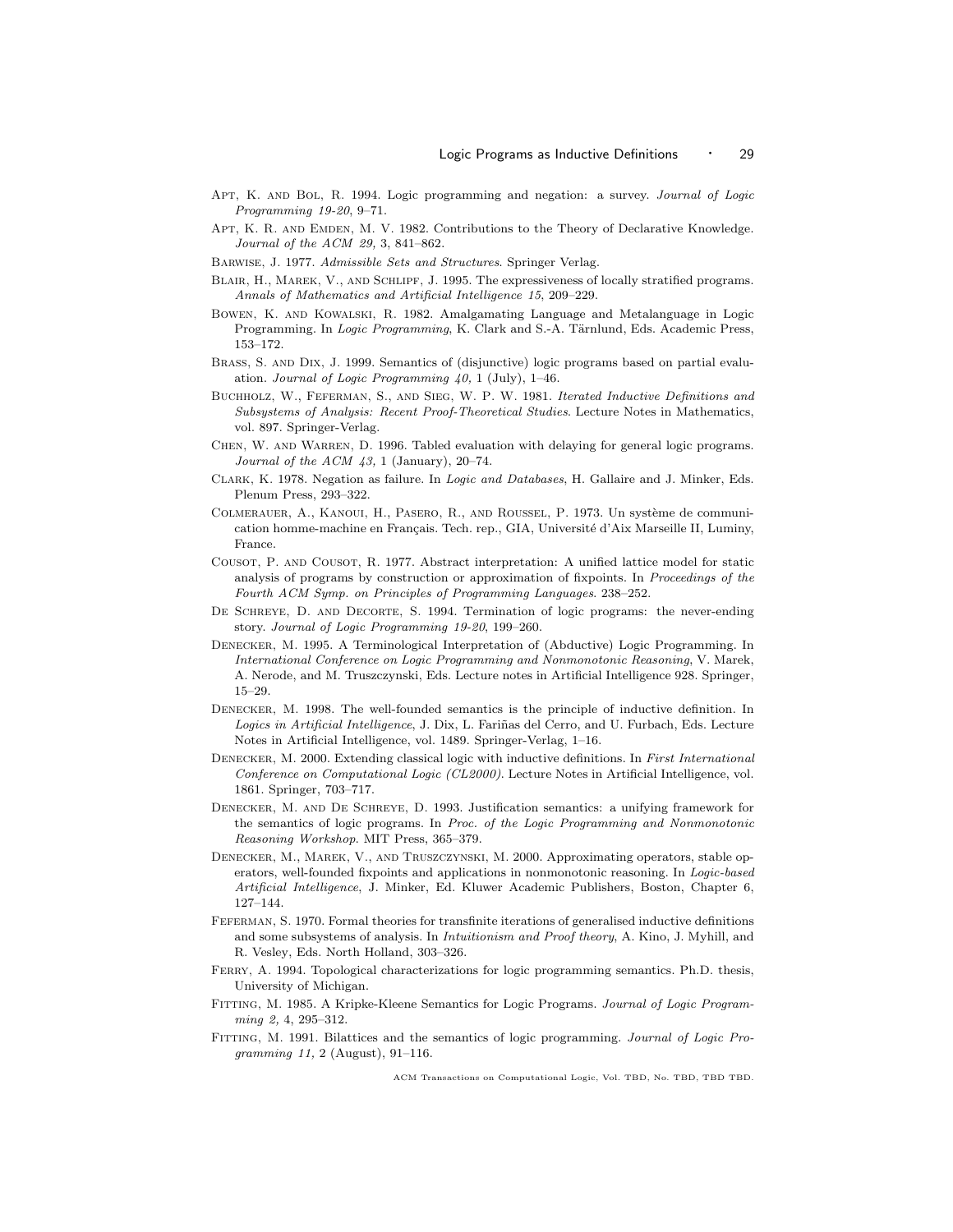- Fitting, M. 1993. The family of stable models. Journal of Logic Programming 17, 2,3&4, 197–225.
- Fitting, M. 1997. A theory of truth that prefers falsehood. Journal of Philosophical Logic 26, 477–500.
- Fitting, M. 2001. Fixpoint semantics for logic programming a survey. Journal of Theoretical Computer Science. To appear.
- Gelfond, M. 1987. On Stratified Autoepistemic Theories. In Proc. of AAAI87. Morgan Kaufman, 207–211.
- Gelfond, M. and Lifschitz, V. 1988. The stable model semantics for logic programming. In Proc. of the International Joint Conference and Symposium on Logic Programming. MIT Press, 1070–1080.
- Gurevich, Y. and Shelah, S. 1986. Fixed-point Extensions of First-Order Logic. Annals of Pure and Applied Logic 32, 265–280.
- Kakas, A. C., Kowalski, R., and Toni, F. 1992. Abductive Logic Programming. Journal of Logic and Computation 2, 6, 719–770.
- Kleene, S. 1955. Arithmetical predicates and function quantifiers. Transactions Amer. Math. Soc. 79, 312–340.
- Kolaitis, P. G. and Papadimitriou, C. H. 1991. Why not negation by fixpoint. Journal of Computer and System Sciences 43, 1, 125–144.
- Kowalski, R. 1974. Predicate logic as a programming language. In Proc. of IFIP 74. North-Holland, 569–574.
- Kreisel, G. 1963. Generalized inductive definitions. Tech. rep., Stanford University.
- Lifschitz, V. 1999. Answer set planning. In Logic Programming, Proc. 1999 Int. Conf. on Logic Programming (ICLP'99), D. De Schreye, Ed. MIT Press, 23–37.
- LLOYD, J. 1987. Foundations of Logic Programming. Springer-Verlag.
- MAREK, V., NERODE, N., AND REMMEL, J. 1994. The stable models of predicate logic programs. Journal of Logic Programming 21, 3, 129–154.
- MAREK, V. AND TRUSZCZYŃSKI, M. 1989. Stable semantics for logic programs and default reasoning. In Proc. of the North American Conference on Logic Programming and Nonmonotonic Reasoning, E.Lust and R. Overbeek, Eds. 243–257.
- MAREK, V. AND TRUSZCZYŃSKI, M. 1991. Autoepistemic Logic. Journal of the ACM 38, 3, 588–619.
- MAREK, V. AND TRUSZCZYŃSKI, M. 1999. Stable models and an alternative logic programming paradigm. In The Logic Programming Paradigm: a 25 Years Perspective, K. Apt, V. Marek, M. Truszczynski, and D. Warren, Eds. Springer-Verlag, pp. 375–398.
- MAREK, W. 1989. Stable theories in autoepistemic logic. Fundamenta Informaticae 12, 2, 243– 254.
- MARRIOTT, K. AND SØNDERGAARD, H. 1993. Precise and efficient groundness analysis for logic programs. ACM-LOPLAS 2, 1-4, 181–196.
- Martens, B. and De Schreye, D. 1995. Why untyped non-ground meta-programming is not (much of) a problem. Journal of Logic Programming 22, 1 (January), 47–99.
- MARTIN-LÖF, P. 1971. Hauptsatz for the intuitionistic theory of iterated inductive definitions. In Proceedings of the Second Scandinavian Logic Symposium, J. Fenstad, Ed. 179–216.
- Moore, R. 1985. Semantical considerations on nonmonotonic logic. Artificial Intelligence 25, 1, 75–94.
- Moschovakis, Y. N. 1974. Elementary Induction on Abstract Structures. North-Holland Publishing Company, Amsterdam- New York.
- NIEMELÄ, I. 1999. Logic programs with stable model semantics as a constraint programming paradigm. Annals of Mathematics and Artificial Intelligence 25, 3,4, 241–273.
- PEREIRA, L., APARICIO, J., AND ALFERES, J. 1991. Hypothetical Reasoning with Well Founded Semantics. In Proc. of the 3th Scandinavian Conference on AI, B. Mayoh, Ed. IOS Press, 289–300.